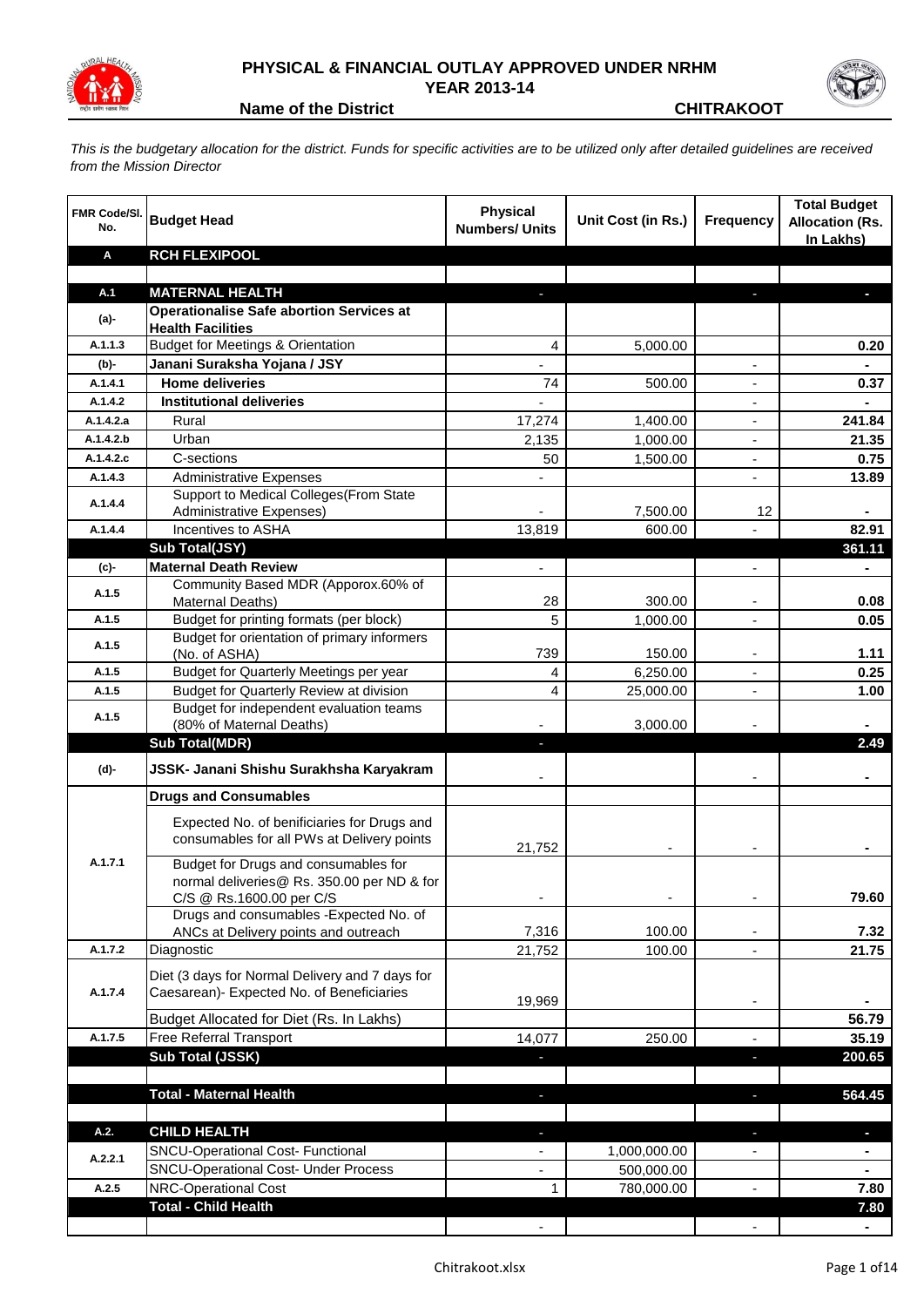| FMR Code/SI.<br>No. | <b>Budget Head</b>                                                                            | <b>Physical</b><br><b>Numbers/ Units</b> | Unit Cost (in Rs.) | Frequency                | <b>Total Budget</b><br><b>Allocation (Rs.</b><br>In Lakhs) |
|---------------------|-----------------------------------------------------------------------------------------------|------------------------------------------|--------------------|--------------------------|------------------------------------------------------------|
| A.3                 | <b>FAMILY PLANNING</b>                                                                        |                                          |                    |                          |                                                            |
| A.3.1               | <b>Terminal/Limiting Methods</b>                                                              |                                          |                    |                          |                                                            |
|                     | Orientation workshop, dissemination of                                                        |                                          |                    |                          |                                                            |
| A.3.1.1             | manuals on FP standards & quality                                                             |                                          |                    |                          |                                                            |
|                     | assurance of sterilisation services, fixed day                                                |                                          |                    |                          |                                                            |
|                     | planning meeting<br>Female Sterilisation Camps Proposed                                       | 1<br>17                                  | 25,000.00          |                          | 0.25                                                       |
| A.3.1.2<br>A.3.1.3  | <b>NSV Camps Proposed</b>                                                                     |                                          | 2,000.00           |                          | 0.34                                                       |
| A.3.1.4             | <b>Compensation for Female Sterilisation</b>                                                  | 5<br>5,400                               | 3,500.00           | $\blacksquare$           | 0.18                                                       |
|                     | Compensation for male sterilization/NSV                                                       |                                          | 1,000.00           | $\blacksquare$           | 54.00                                                      |
| A.3.1.5             | Acceptance                                                                                    | 30                                       | 1,500.00           | $\overline{a}$           | 0.45                                                       |
|                     | Orientation Workshop on accreditation of                                                      |                                          |                    |                          |                                                            |
| A.3.1.6             | private providers to provide sterilization                                                    |                                          |                    |                          |                                                            |
|                     | services                                                                                      | 1                                        | 10,000.00          | $\blacksquare$           | 0.10                                                       |
| A.3.2               | <b>Spacing Methods</b>                                                                        |                                          |                    |                          |                                                            |
| A.3.2.2             | IUD services at health facilities (including                                                  |                                          |                    |                          |                                                            |
|                     | fixed day services at Sub Centres-L1)                                                         | 2                                        | 3,000.00           |                          | 0.06                                                       |
| A.3.2.3             | IUD services at health facilities (including<br>fixed day services at Sub Centre-L1 ) No. of  |                                          |                    |                          |                                                            |
|                     | <b>IUCD</b> insertions                                                                        |                                          | 20.00              |                          |                                                            |
|                     |                                                                                               |                                          |                    |                          |                                                            |
|                     | POL for Family Planning/ Others (including                                                    |                                          |                    |                          |                                                            |
| A.3.3               | additional mobility support to surgeon's team<br>if req)-Budget given according to total nos. |                                          |                    |                          |                                                            |
|                     | of Female Sterilization Camps.                                                                |                                          |                    |                          |                                                            |
|                     |                                                                                               | 17                                       | 1,000.00           |                          | 0.17                                                       |
| A.3.5.2             | <b>Performance rewards</b>                                                                    |                                          |                    |                          |                                                            |
|                     | Division level: Rs. 11.25 Lakh @ Rs.                                                          |                                          |                    |                          |                                                            |
|                     | 62,500/- per division (Rs.20,000 for 1st, Rs.                                                 |                                          |                    |                          |                                                            |
|                     | 15,000 for 2nd and Rs. 10,000 for 3rd                                                         |                                          |                    |                          |                                                            |
|                     | position for best performing tubectomy<br>surgeon at each division, Rs. 15,000 for best       |                                          |                    |                          |                                                            |
|                     | performing NSV surgeon, and Rs.2000/- for                                                     |                                          |                    |                          |                                                            |
|                     | best SN and Rs.500/- for best ANM).                                                           |                                          |                    |                          |                                                            |
|                     |                                                                                               | 1                                        | 62,500.00          |                          | 0.63                                                       |
| A.3.5.3             | <b>World Population Day' celebration</b><br>For District level activities                     | $\mathbf{r}$                             |                    | $\blacksquare$           |                                                            |
|                     |                                                                                               | 1                                        | 100,000.00         | $\overline{\phantom{a}}$ | 1.00                                                       |
| A.3.5.4             | For Block level activities<br>Other strategies/ activities                                    | 5                                        | 10,000.00          | $\blacksquare$           | 0.50                                                       |
|                     | Orientation of district nodal officers for                                                    |                                          |                    |                          |                                                            |
| A.3.5.4.2           | change in FP Beema Policy-No. of                                                              |                                          |                    |                          |                                                            |
|                     | Workshops                                                                                     |                                          | 10,000.00          |                          | 0.10                                                       |
|                     | <b>Total -Family Planning</b>                                                                 |                                          |                    |                          | 57.77                                                      |
|                     |                                                                                               |                                          |                    |                          |                                                            |
| A.4                 | <b>ADOLESCENT REPRODUCTIVE AND</b>                                                            |                                          |                    |                          |                                                            |
|                     | <b>SEXUAL HEALTH / ARSH</b>                                                                   |                                          |                    |                          |                                                            |
| A.4.1.4             | <b>Operating Expenses</b>                                                                     |                                          |                    |                          |                                                            |
|                     | For Existing Clinics                                                                          |                                          | 2,500.00           | 12                       |                                                            |
| A.4.2               | <b>School Health programme</b>                                                                |                                          |                    |                          |                                                            |
| A.4.2.1             | Dissemination of Guidelines for School<br>Health Programme (14 Nos. for each Block            |                                          |                    |                          |                                                            |
|                     | and 7 Nos. for District Level)                                                                | 77                                       | 75.00              | 1                        | 0.06                                                       |
|                     | Convergence Meeting at Block level (Twice                                                     |                                          |                    |                          |                                                            |
| A.4.2.2             | in a year)                                                                                    | 5                                        | 2,500.00           | 2                        | 0.25                                                       |
| A.4.2.3             | Mobility Support (For Block Level)                                                            | 5                                        | 25,000.00          | 6                        | 7.50                                                       |
| A.4.3               | <b>Other strategies/activities</b>                                                            |                                          |                    |                          |                                                            |
| A.4.3.2             | <b>Menstrual Hygiene</b>                                                                      |                                          |                    |                          |                                                            |
|                     | No.of Blocks                                                                                  |                                          |                    |                          |                                                            |
|                     | No.of ASHAs                                                                                   |                                          |                    |                          |                                                            |
|                     | One Planning & Sensitization meeting at                                                       |                                          |                    |                          |                                                            |
|                     | Dist.level @Rs.5000/-meeting                                                                  |                                          | 5,000.00           |                          |                                                            |
|                     | One Review & Refresher meeting at                                                             |                                          |                    |                          |                                                            |
|                     | Dist.level @Rs.5000/-meeting                                                                  |                                          | 5,000.00           |                          |                                                            |
|                     | Reporting Register for District & Blocks                                                      |                                          |                    |                          |                                                            |
|                     | @Rs.30/-register                                                                              |                                          | 30.00              |                          |                                                            |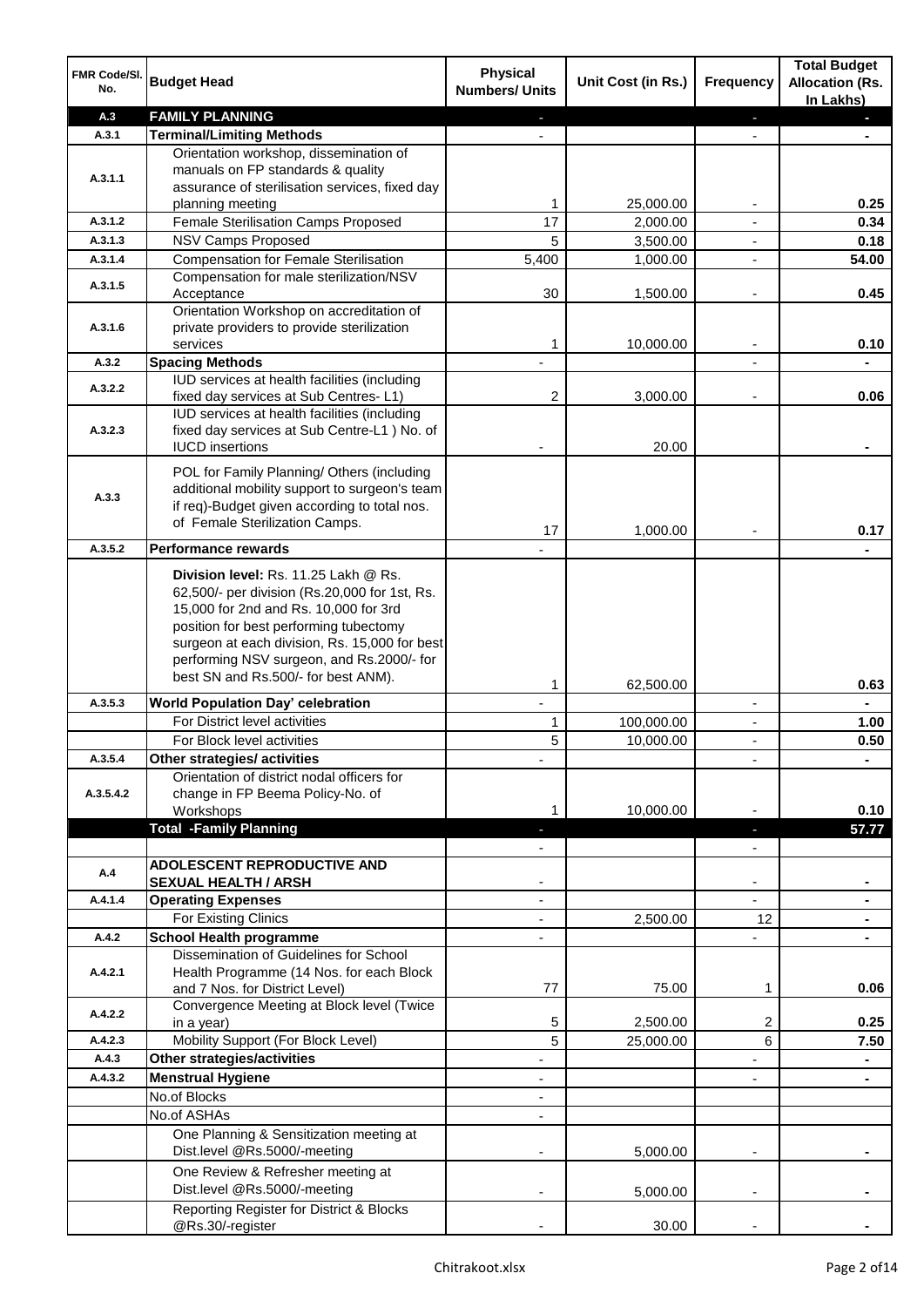| FMR Code/SI.<br>No. | <b>Budget Head</b>                                                                                                                                         | <b>Physical</b><br><b>Numbers/ Units</b> | Unit Cost (in Rs.)     | Frequency                | <b>Total Budget</b><br><b>Allocation (Rs.</b><br>In Lakhs) |
|---------------------|------------------------------------------------------------------------------------------------------------------------------------------------------------|------------------------------------------|------------------------|--------------------------|------------------------------------------------------------|
|                     | Reporting Register for ASHA @Rs.30/-registe                                                                                                                |                                          | 30.00                  | $\overline{a}$           |                                                            |
|                     | Storage Almirahs for District & Blocks<br>@Rs.5000/- Almirahs                                                                                              |                                          | 5,000.00               |                          |                                                            |
|                     | 2 Flex banner with hanging rod per                                                                                                                         |                                          |                        |                          |                                                            |
|                     | block/Dist.@Rs.500/-banner                                                                                                                                 |                                          | 500.00                 |                          |                                                            |
|                     | <b>Sub-total ARSH</b>                                                                                                                                      |                                          |                        | J,                       | 7.81                                                       |
|                     |                                                                                                                                                            |                                          |                        |                          |                                                            |
| A.5                 | <b>URBAN RCH (focus on Urban slums)</b>                                                                                                                    |                                          |                        | r.                       |                                                            |
| A.5.2               | Human Resource for Urban Health                                                                                                                            |                                          |                        |                          |                                                            |
| A.5.2.1             | Doctors/Mos                                                                                                                                                | 1                                        | 36,000.00              | 6                        | 2.16                                                       |
| A.5.2.4             | <b>ANM</b>                                                                                                                                                 | $\mathbf{1}$                             | 9,900.00               | 6                        | 0.59                                                       |
| A.5.2.5             | <b>Staff Nurse</b>                                                                                                                                         | $\mathbf{1}$                             | 16,500.00              | 6                        | 0.99                                                       |
| A.5.2.12            | Sweeper cum Choukidar                                                                                                                                      | 1                                        | 4,950.00               | 6                        | 0.30                                                       |
| A.5.3               | Operating expenses for UHP and UHC                                                                                                                         |                                          |                        |                          |                                                            |
|                     | Rent @7000/Month/Centre                                                                                                                                    | 1                                        | 7,000.00               | 6                        | 0.42                                                       |
|                     | Telephone Bills @ 1000/Month/Centre                                                                                                                        | $\mathbf{1}$                             | 1,000.00               | 6                        | 0.06                                                       |
|                     | Electricity Bills @ 1500/Month/Centre                                                                                                                      | $\mathbf{1}$                             | 1,500.00               | 6                        | 0.09                                                       |
|                     | Contingency @ 500/Month/Centre                                                                                                                             | $\mathbf{1}$                             | 500.00                 | 6                        | 0.03                                                       |
|                     | <b>Total- Urban Health</b>                                                                                                                                 | J                                        |                        | J,                       | 4.64                                                       |
| A.7                 | <b>PNDT Activities</b>                                                                                                                                     |                                          |                        |                          |                                                            |
|                     | <b>Support to PC-PNDT Cells</b>                                                                                                                            | ٠                                        |                        | J,                       | $\blacksquare$                                             |
| A.7.1               | <b>Divisional Level</b>                                                                                                                                    | ٠                                        |                        | ٠                        | $\blacksquare$                                             |
|                     | Remuneration of Data Assistant (At Each                                                                                                                    |                                          |                        |                          | $\blacksquare$                                             |
|                     | Division PC-PNDT Cell)                                                                                                                                     | 1                                        | 17,000.00              | 12                       | 2.04                                                       |
|                     | Contingency for the operation of cell @<br>Rs.20000/-                                                                                                      | 1                                        | 20,000.00              | 1                        | 0.20                                                       |
|                     | One time office setup cost @ Rs.100000/-                                                                                                                   | $\mathbf{1}$                             | 100,000.00             | 1                        | 1.00                                                       |
|                     | <b>District Level</b>                                                                                                                                      |                                          |                        |                          | $\blacksquare$                                             |
|                     | Remuneration of Data Entry Operator (At<br>Each District PC-PNDT Cell)                                                                                     | 1                                        | 10,000.00              | 12                       | 1.20                                                       |
|                     | Contingency for the operation of cell @<br>Rs.20000/-                                                                                                      | $\mathbf{1}$                             | 20,000.00              | 1                        | 0.20                                                       |
|                     | One time office setup cost @ Rs. 50000/-                                                                                                                   | $\mathbf{1}$                             | 50,000.00              | $\mathbf{1}$             | 0.50                                                       |
| A.7.2               | <b>Other PNDT activities</b>                                                                                                                               |                                          |                        | ٠                        | $\blacksquare$                                             |
| A.7.2.3             | Visit of division level inspection committees (<br>TA/DA of Additional Director will be incurred<br>from this amount) @ Rs.30000 for 10 visit in<br>a year | 1                                        | 3,000.00               | 10                       | 0.30                                                       |
| A.7.2.8             | Orientation of members of the district<br>advisory committees at Division Levels (No.<br>of Workshops)                                                     | 1                                        | 25,000.00              | 1                        | 0.25                                                       |
| A.7.2.10            | District Level Sensitization (No. of<br>Workshops)                                                                                                         | 1                                        | 10,000.00              | 1                        | 0.10                                                       |
|                     | <b>Total-PC-PNDT</b>                                                                                                                                       |                                          |                        | ٠                        | 5.79                                                       |
| A.8                 | <b>Human Resources</b>                                                                                                                                     | ٠                                        |                        | ٠                        | $\blacksquare$                                             |
| A.8.1               | <b>Contractual Staff &amp; Services</b>                                                                                                                    | $\overline{\phantom{0}}$                 |                        | $\overline{\phantom{0}}$ | $\qquad \qquad \blacksquare$                               |
| A.8.1.1.1.f         | Honoraria for ANMs at Sub Centres                                                                                                                          | 50                                       | 10,000.00              | 6                        | 30.00                                                      |
| A.8.1.1.2.f         | Honoraria for Staff Nurses - SNCU                                                                                                                          | $\overline{\phantom{0}}$                 | 16,500.00              | 6                        |                                                            |
| A.8.1.1.2.f         | Honoraria for Staff Nurses -NRC                                                                                                                            | 4                                        | 16,500.00              | 6                        | 3.96                                                       |
| A.8.1.2.1           | Honoraria for Laboratory Technicians                                                                                                                       | $\mathbf{1}$                             | 11,880.00              | 6                        | 0.71                                                       |
| A.8.1.3.5.d         | Honoraria for Paediatricians- Child Health                                                                                                                 |                                          | 48,000.00              | 6                        | $\blacksquare$                                             |
| A.8.1.3.7           | Honoraria for Dental Doctors                                                                                                                               | $\mathbf{1}$                             | 35,000.00              | 6                        | 2.10                                                       |
| A.8.1.5.8           | Honoraria for M.O.(Training Coordinators for                                                                                                               |                                          |                        |                          |                                                            |
| A.8.1.7.2           | training NRCs/SNCUs)<br>Honoraria for X-Ray Technicians                                                                                                    | $\overline{\phantom{a}}$                 | 36,000.00<br>11,800.00 | 6<br>6                   | ٠                                                          |
|                     |                                                                                                                                                            |                                          |                        |                          |                                                            |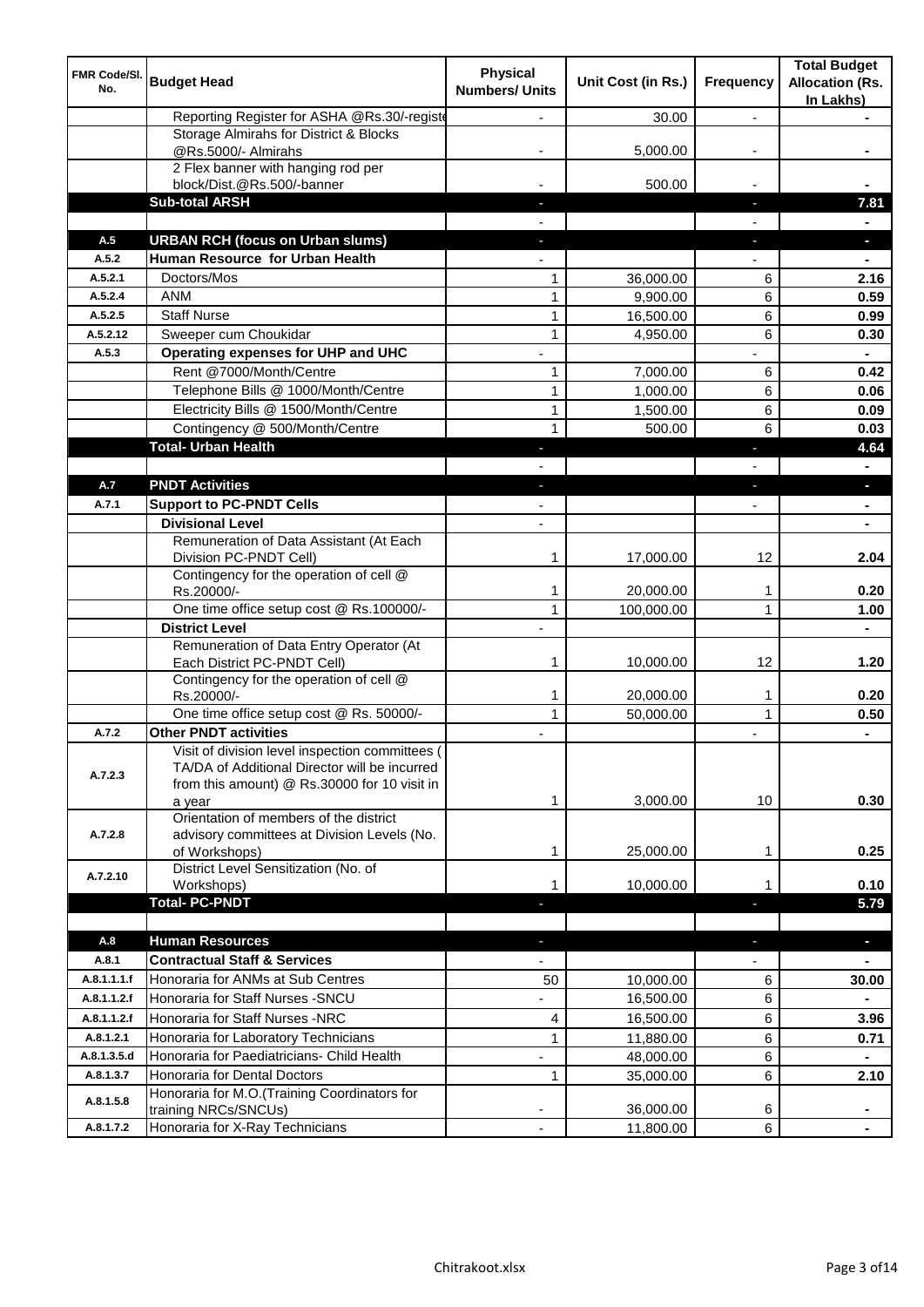| <b>FMR Code/SI.</b><br>No. | <b>Budget Head</b>                                      | <b>Physical</b><br><b>Numbers/ Units</b> | Unit Cost (in Rs.)       | Frequency                | <b>Total Budget</b><br><b>Allocation (Rs.</b><br>In Lakhs) |
|----------------------------|---------------------------------------------------------|------------------------------------------|--------------------------|--------------------------|------------------------------------------------------------|
| A.8.1.7.4                  | <b>School Health Teams (Exclusively for SH)</b>         |                                          |                          | ÷.                       |                                                            |
| A.8.1.7.4.a                | <b>Honoraria for Medical Officers</b>                   |                                          |                          |                          |                                                            |
|                            | No. of MBBS Doctors-Existing                            | $\mathbf{1}$                             | 36,000.00                | 6                        | 2.16                                                       |
|                            | No. of MBBS Doctors-New                                 | 4                                        | 36,000.00                | 2                        | 2.88                                                       |
|                            | No. of BDS Doctors-Existing                             | 3                                        | 35,000.00                | 6                        | 6.30                                                       |
|                            | No. of AYUSH Doctors-Existing                           | 4                                        | 24,000.00                | 6                        | 5.76                                                       |
|                            | No. of AYUSH Doctors-New                                | 6                                        | 24,000.00                | 2                        | 2.88                                                       |
| A.8.1.7.4.b                | <b>Honoraria for Physiotherapists</b>                   | 3                                        | 11,880.00                | 6                        | 2.14                                                       |
| A.8.1.7.4.c                | <b>Honoraria for Dental Hygienists</b>                  | $\mathbf{1}$                             | 11,880.00                | 6                        | 0.71                                                       |
| A.8.1.7.4.d                | <b>Honoraria for Ophthalmic Assistants</b>              | 5                                        | 11,880.00                | 6                        | 3.56                                                       |
|                            | Honoraria for Staff Nurses/GNMs-Existing                | 2                                        | 16,500.00                | 6                        | 1.98                                                       |
| A.8.1.7.4.e                | Honoraria for Staff Nurses/GNMs-New                     |                                          | 16,500.00                | 2                        |                                                            |
|                            | Honoraria for ANMs-Existing                             | 5                                        | 10,000.00                | 6                        | 3.00                                                       |
| A.8.1.7.4.g                | Honoraria for ANMs-New                                  | 3                                        | 10,000.00                | $\overline{2}$           | 0.60                                                       |
|                            | Honoraria for FP Counsellors(@ Rs.9300/-                |                                          |                          |                          |                                                            |
| A.8.1.7.5.1                | (Rs.9000/-Honoraria and 300/-for                        |                                          |                          |                          |                                                            |
|                            | communication support)                                  | 5                                        | 9,300.00                 | 6                        | 2.79                                                       |
| A.8.1.7.5.2                | <b>Honoraria for ARSH Counsellors</b>                   |                                          | 12,000.00                | 6                        |                                                            |
| A.8.1.7.5.4                | <b>Honoraria for Nutritionist-NRC</b>                   | $\mathbf{1}$                             | 15,000.00                | 6                        | 0.90                                                       |
|                            | <b>Honoraria for Staff under Routine</b>                |                                          |                          |                          |                                                            |
|                            | <b>Immunization</b>                                     |                                          |                          |                          |                                                            |
|                            | Refrigerator Mechanics-District Level                   |                                          | 16,500.00                | 6                        |                                                            |
| A.8.1.7.7                  | Cold Chain Handlers-District Level                      | 1                                        | 9,900.00                 | 6                        | 0.59                                                       |
|                            | Vaccine Store Keepers-Division Level                    | $\mathbf{1}$                             | 22,000.00                | 6                        | 1.32                                                       |
|                            | Refrigerator Mechanics-Division Level                   | $\mathbf{1}$                             | 16,500.00                | 6                        | 0.99                                                       |
|                            | Vaccine Van Drivers-Division Level                      |                                          | 16,500.00                | 6                        |                                                            |
|                            | Cold Chain Handlers-Division Level                      | $\mathbf{1}$                             | 9,900.00                 | 6                        | 0.59                                                       |
| A.8.1.9                    | <b>Honoraria for Data Entry Operators</b>               | $\mathbf{1}$                             | 8,800.00                 | 6                        | 0.53                                                       |
| A.8.1.11.f                 | <b>Honoraria for Caretakers-NRC</b>                     | $\mathbf{1}$                             | 4,000.00                 | 6                        | 0.24                                                       |
| A.8.1.11.f                 | <b>Honoraria for Cooks-NRC</b>                          | 1                                        | 5,000.00                 | 6                        | 0.30                                                       |
|                            | <b>TOTAL - HUMAN RESOURCE</b>                           |                                          |                          |                          | 77.00                                                      |
|                            |                                                         |                                          |                          |                          |                                                            |
| A.9                        | <b>TRAINING</b>                                         | ٠                                        |                          | ٠                        | D.                                                         |
|                            |                                                         |                                          |                          |                          |                                                            |
| A.9.3                      | <b>Maternal Health Training</b>                         |                                          |                          |                          |                                                            |
| A.9.3.1                    | <b>Skilled Attendance at Birth / SBA</b>                | ÷,                                       |                          | $\overline{\phantom{a}}$ | $\blacksquare$                                             |
| A.9.3.1.1                  | Setting up of SBA Training Centres                      | 1                                        | 25,000.00                | ۰                        | 0.25                                                       |
|                            | <b>Training of Staff Nurses in SBA</b>                  | ÷,                                       |                          | $\overline{\phantom{a}}$ |                                                            |
| A.9.3.1.4                  | Total Batches to be conducted (4 Per                    |                                          |                          |                          |                                                            |
|                            | Batch)@ Rs.103300/ Batch                                |                                          | 103,300.00               | ٠                        |                                                            |
| A.9.3.4                    | <b>Safe Abortion Services Training</b>                  |                                          |                          |                          |                                                            |
|                            | <b>Training of Medical Officers in safe</b><br>abortion |                                          |                          | -                        |                                                            |
| A.9.3.4.2                  | Total Batches to be conducted @ Rs.52000                |                                          |                          |                          |                                                            |
|                            | /batch                                                  | $\overline{\phantom{a}}$                 | 52,000.00                |                          | ۰                                                          |
| A.9.3.5                    | RTI / STI Training                                      | $\overline{\phantom{0}}$                 |                          | ÷,                       | ٠                                                          |
|                            | <b>Training of Medical Officers in RTI/STI</b>          | $\overline{\phantom{0}}$                 |                          | L,                       | $\blacksquare$                                             |
| A.9.3.5.3                  | Total Batches to be conducted @ Rs.72600                |                                          |                          |                          |                                                            |
|                            | /batch                                                  |                                          | 72,600.00                |                          |                                                            |
|                            | Sub Total - Maternal Health Training                    |                                          |                          |                          | 0.25                                                       |
|                            |                                                         |                                          |                          |                          |                                                            |
| A.9.5                      | <b>Child Health Training</b>                            |                                          |                          |                          | ٠                                                          |
| A.9.5.2.2                  | <b>F-IMNCI Training for Medical Officers</b>            |                                          |                          |                          |                                                            |
|                            | <b>Total Training Load</b>                              |                                          | $\overline{\phantom{a}}$ |                          | $\blacksquare$                                             |
|                            | <b>Batch Size/Participants</b>                          | 16                                       |                          |                          | ٠                                                          |
|                            | No. of Batches                                          | $\overline{\phantom{0}}$                 | 212,900.00               | ۰                        | ۰                                                          |
|                            | Total Batches to be observed(25% of                     |                                          |                          |                          |                                                            |
|                            | organized batches)                                      |                                          | 7,500.00                 |                          |                                                            |
| A.9.5.2.3                  | <b>F-IMNCI Training for Staff Nurses</b>                | ٠                                        |                          | $\blacksquare$           |                                                            |
|                            | <b>Total Training Load</b>                              | ۰                                        |                          |                          |                                                            |
|                            | <b>Batch Size/Participants</b>                          |                                          |                          |                          |                                                            |
|                            | No. of Batches                                          |                                          | 206,900.00               |                          |                                                            |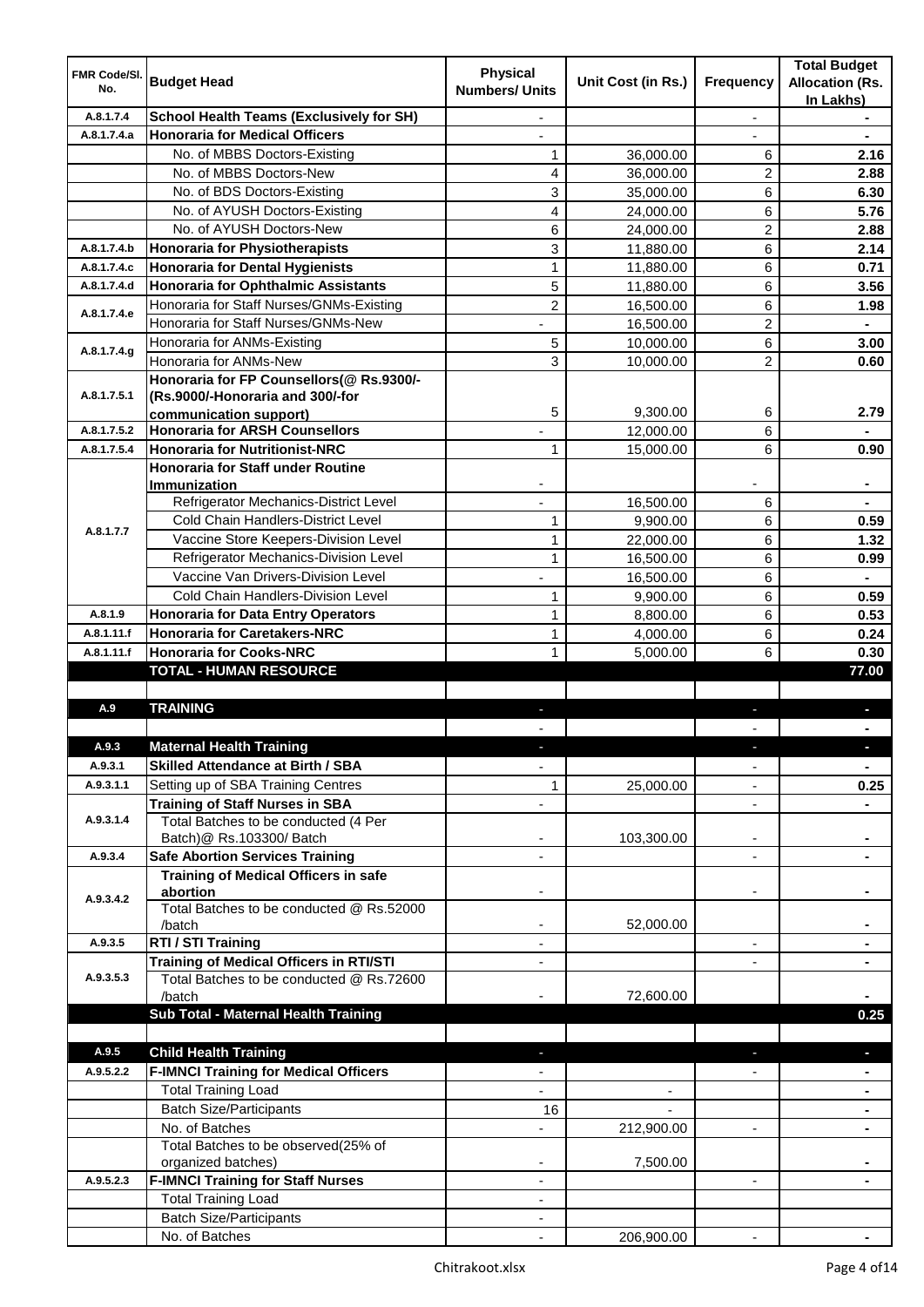| <b>FMR Code/SI.</b><br>No. | <b>Budget Head</b>                                                                      | <b>Physical</b><br><b>Numbers/ Units</b> | Unit Cost (in Rs.) | Frequency                | <b>Total Budget</b><br><b>Allocation (Rs.</b><br>In Lakhs) |
|----------------------------|-----------------------------------------------------------------------------------------|------------------------------------------|--------------------|--------------------------|------------------------------------------------------------|
|                            | Total Batches to be observed(25% of<br>organized batches)                               |                                          | 7,500.00           |                          |                                                            |
| A.9.5.5.2.a                | <b>IMNCI Plus(CCSP)-10 Days TOT for</b>                                                 |                                          |                    |                          |                                                            |
|                            | <b>Physicians</b>                                                                       |                                          |                    |                          |                                                            |
|                            | <b>Total Training Load</b>                                                              |                                          |                    |                          |                                                            |
|                            | <b>Batch Size/Participants</b><br>No. of Batches                                        | 24                                       |                    |                          |                                                            |
|                            | Total Batches to be observed(25% of                                                     |                                          | 576,300.00         |                          |                                                            |
|                            | organized batches)                                                                      |                                          | 11,000.00          |                          |                                                            |
|                            | Sub Total- Child Health Training                                                        |                                          |                    |                          |                                                            |
|                            |                                                                                         |                                          |                    |                          |                                                            |
| A.9.7                      | Adolescent Reproductive and Sexual Health/                                              |                                          |                    |                          |                                                            |
|                            | <b>ARSH Training</b>                                                                    |                                          |                    |                          |                                                            |
| A.9.7.4                    | <b>ARSH training for ANMs/LHVs</b><br>Total Batches to be conducted@ Rs.71000/          |                                          |                    |                          |                                                            |
|                            | <b>Batch</b>                                                                            | 3                                        | 71,000.00          |                          | 2.13                                                       |
|                            | <b>Sub Total- ARSH Training</b>                                                         |                                          |                    |                          | 2.13                                                       |
|                            |                                                                                         |                                          |                    |                          |                                                            |
| A.9.8.4.2                  | <b>Clinical Establishment Act</b>                                                       | 1                                        | 798,000.00         | $\overline{a}$           | 7.98                                                       |
|                            |                                                                                         |                                          |                    |                          |                                                            |
|                            | <b>TOTAL - Training</b>                                                                 |                                          |                    |                          | 10.36                                                      |
|                            |                                                                                         |                                          |                    |                          |                                                            |
| A.10                       | PROGRAMME MANAGEMENT                                                                    |                                          |                    |                          | a.                                                         |
| A.10.2                     | <b>District Programme Management Support</b>                                            |                                          |                    |                          |                                                            |
|                            | Unit                                                                                    |                                          |                    |                          |                                                            |
|                            | <b>Contractual Staffs for DPMSU</b>                                                     |                                          |                    |                          |                                                            |
| A.10.2.1                   | Honoraria for District Programme Manager                                                | 1                                        | 32,700.00          | 6                        | 1.96                                                       |
| A.10.2.2                   | Honoraria for District Accounts Manager<br>Honoraria for District Data Manager(District | $\mathbf{1}$                             | 26,650.00          | 6                        | 1.60                                                       |
| A.10.2.3                   | Data cum Account Assistant)                                                             | 1                                        | 18,150.00          | 6                        | 1.09                                                       |
| A.10.2.7                   | Honoraria for Office Assistant                                                          | 1                                        | 7,000.00           | 6                        | 0.42                                                       |
| A.10.2.8.1                 | Operational Expenses for DPMU unit                                                      | 1                                        | 75,000.00          | 6                        | 4.50                                                       |
| A.10.2.8.2                 | Honoraria for District Community Process                                                |                                          |                    |                          |                                                            |
|                            | Manager                                                                                 | 1                                        | 26,650.00          | 6                        | 1.60                                                       |
|                            | <b>Sub Total - DPMU</b>                                                                 |                                          |                    |                          | 11.17                                                      |
|                            |                                                                                         |                                          |                    |                          |                                                            |
| A.10.3                     | <b>Block Programme Management Unit (BPMU)</b>                                           | $\overline{\phantom{a}}$                 |                    | $\overline{\phantom{a}}$ | $\blacksquare$                                             |
| A.10.3.1                   | Honoraria for Block Programme Managers                                                  | 5                                        | 20,000.00          | 6                        | 6.00                                                       |
| A.10.3.2                   | Honoraria for Block Accounts Managers                                                   | 5                                        | 10,000.00          | 6                        | 3.00                                                       |
|                            | <b>Sub Total - DPMU</b>                                                                 | P.                                       |                    | ٠                        | 9.00                                                       |
| A.10.6                     | <b>Concurrent Audit System</b>                                                          |                                          |                    | $\overline{\phantom{0}}$ | $\blacksquare$                                             |
|                            | Budget For Block Units(Rs. 1500 per                                                     |                                          |                    |                          |                                                            |
|                            | Block/Quarter)                                                                          | 5                                        | 1,500.00           | 4                        | 0.30                                                       |
|                            | Budget For District (District HO Rs.                                                    |                                          |                    |                          |                                                            |
|                            | 4500/Month)                                                                             | 1                                        | 4,500.00           | 12                       | 0.54                                                       |
|                            | <b>Sub Total - Concurrent Audit</b>                                                     |                                          |                    |                          | 0.84                                                       |
|                            |                                                                                         |                                          |                    |                          |                                                            |
| A.10.7                     | <b>Mobility Support, Field Visits</b>                                                   |                                          |                    | $\overline{a}$           | $\blacksquare$                                             |
| A.10.7.2                   | Mobility Support-DPMU/District (2 Vehicles per<br>District per month)                   | 2                                        | 25,000.00          | 12                       | 6.00                                                       |
| A.10.7.3                   | Mobility Support-BPMU/Block (1 Vehicle per<br>District per Month)                       | 5                                        | 25,000.00          | 12                       | 15.00                                                      |
| A.10.7.4.1                 | Mobility Support for Div.PMU Division & AD<br>Offices( 1 vehicle per Division)          | 1                                        | 25,000.00          | 12                       | 3.00                                                       |
|                            | Sub Total - Mobility Support, Field Visits                                              |                                          |                    |                          | 24.00                                                      |
|                            |                                                                                         |                                          |                    |                          |                                                            |
|                            | <b>TOTAL - Programme Management</b>                                                     |                                          |                    |                          | 45.01                                                      |
|                            | <b>GRAND TOTAL- RCH FLEXIPOOL</b>                                                       |                                          |                    |                          |                                                            |
|                            |                                                                                         |                                          |                    |                          | 780.63                                                     |
|                            |                                                                                         |                                          |                    |                          |                                                            |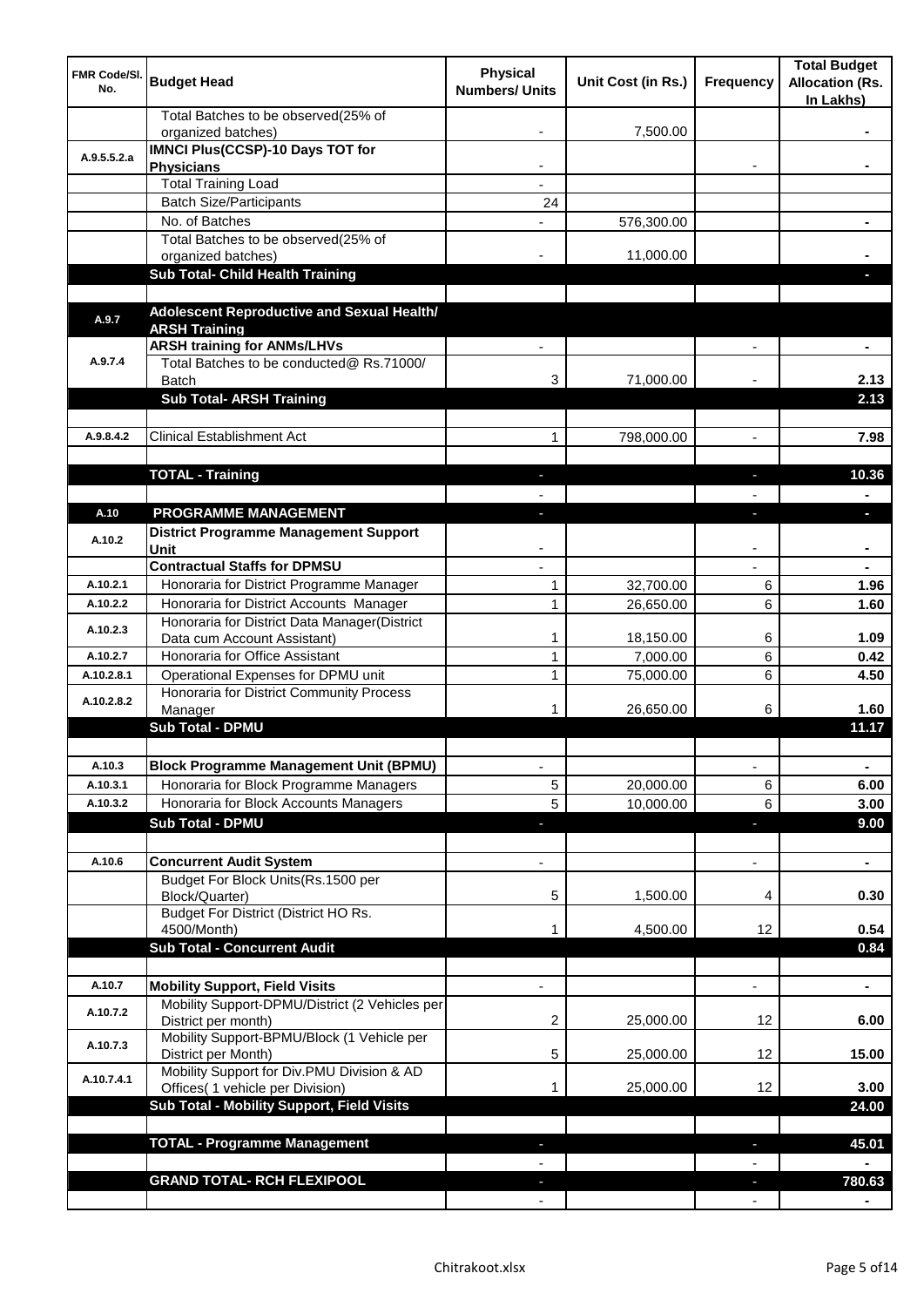| FMR Code/SI.<br>No.     | <b>Budget Head</b>                                                                                                                                                         | <b>Physical</b><br><b>Numbers/ Units</b> | Unit Cost (in Rs.) | <b>Frequency</b> | <b>Total Budget</b><br><b>Allocation (Rs.</b><br>In Lakhs) |
|-------------------------|----------------------------------------------------------------------------------------------------------------------------------------------------------------------------|------------------------------------------|--------------------|------------------|------------------------------------------------------------|
| B                       | <b>MISSION FLEXIPOOL</b>                                                                                                                                                   |                                          |                    | r                |                                                            |
| <b>B1</b>               | <b>ASHA</b>                                                                                                                                                                |                                          |                    |                  |                                                            |
| B1.1.1.4.2              | ASHA State Trainers - TOT (Module VI&VII)-                                                                                                                                 |                                          |                    |                  |                                                            |
|                         | National Level-Cost of TA/DA                                                                                                                                               |                                          | 15,000.00          |                  |                                                            |
| B1.1.3.3                | <b>Incentive for FP</b>                                                                                                                                                    |                                          |                    |                  |                                                            |
| B <sub>1.1</sub> .3.3.1 | Incentive for ASHA @ Rs. 1000 if a couple<br>adopts permanent methods after 02<br>children(Assumed that 15.56 % clients<br>adopts permanent methods after 02<br>children). | 844                                      | 1.000.00           |                  | 8.44                                                       |
| B1.1.3.5                | Other incentive                                                                                                                                                            |                                          |                    |                  |                                                            |
| B1.1.3.5.1              | On taking Complicated On pregnancy cases<br>or New born cases to the health facility<br>@Rs.150/- case (up to 3 cases/year)                                                |                                          |                    |                  |                                                            |
|                         |                                                                                                                                                                            | 852                                      | 150.00             | 3                | 3.83                                                       |
| B1.1.3.5.3              | Birth & Death Registration (For 30 birth & 9<br>deaths/ASHA) -Amount Approved 90% Only                                                                                     | 852                                      | 180.00             |                  | 1.38                                                       |
|                         | TA/DA for attending Monthly Meetings                                                                                                                                       |                                          |                    |                  |                                                            |
| B1.1.3.5.5              | @Rs.100/Meeting - Amount Approved 90%                                                                                                                                      |                                          |                    |                  |                                                            |
|                         | Only<br>Maternal Death Audit Information                                                                                                                                   | 852                                      | 100.00             | 12               | 9.20                                                       |
| B1.1.3.5.6              | (@Rs.200/Case)-Amount Approved 50%<br>Only                                                                                                                                 | 46                                       | 200.00             |                  | 0.05                                                       |
|                         | Incentives to ASHA Sangini(@Rs.150 for                                                                                                                                     |                                          |                    |                  |                                                            |
| B1.1.3.5.12             | one field visit and 20 visits per month)                                                                                                                                   | ۰                                        | 3,000.00           | 10               | ٠                                                          |
| B1.1.3.6                | <b>Other Activities</b>                                                                                                                                                    | $\overline{\phantom{a}}$                 |                    |                  | $\blacksquare$                                             |
| B1.1.3.6.1              | ASHA Divas/Annual ASHA Samellan-                                                                                                                                           |                                          |                    |                  |                                                            |
|                         | (Amount Approved 70% Only)                                                                                                                                                 | 852                                      | 250.00             |                  | 1.49                                                       |
|                         | <b>ASHA Payment Voucher</b>                                                                                                                                                | 852                                      | 25.00              |                  | 0.21                                                       |
| B1.1.3.6.3              | <b>ASHA Master Payment Register</b>                                                                                                                                        | 5                                        | 150.00             |                  | 0.01                                                       |
|                         | <b>ASHA Sangini Format</b>                                                                                                                                                 | 43                                       | 50.00              |                  | 0.02                                                       |
| B1.1.4                  | Awards to ASHA's/Link workers                                                                                                                                              | 5                                        | 5,000.00           | $\overline{a}$   | 0.25                                                       |
| B1.1.5                  | <b>ASHA Resource Centre/ASHA Mentoring</b><br>Group                                                                                                                        |                                          |                    |                  | $\blacksquare$                                             |
| B1.1.5.4                | Mobility Costs ASHA Mentoring Group for<br>district*4 meetings@Rs.2500/meeting                                                                                             | 4                                        | 2,500.00           |                  | 0.10                                                       |
|                         | <b>Sub Total - ASHA</b>                                                                                                                                                    |                                          |                    |                  | 24.98                                                      |
|                         |                                                                                                                                                                            |                                          |                    |                  |                                                            |
| <b>B2</b>               | <b>Untied Funds</b>                                                                                                                                                        | ٠                                        |                    | J,               | $\blacksquare$                                             |
| <b>B2.1</b>             | No. of CHCs/SDH and Amount Approved 71%<br>Only                                                                                                                            | 6                                        | 50,000.00          | 1                | 2.13                                                       |
| <b>B2.2</b>             | No. of PHCs and Amount Approved 93% Only                                                                                                                                   | 28                                       | 25,000.00          | 1                | 6.51                                                       |
| <b>B2.3</b>             | No. of Sub Centres and Amount Approved<br>46% Only                                                                                                                         | 139                                      | 10,000.00          | 1                | 6.39                                                       |
| <b>B2.4</b>             | No. of VHNSCs and Amount Approved 36%<br>Only                                                                                                                              | 330                                      | 10,000.00          | 1                | 11.88                                                      |
|                         | <b>Sub Total - Untied Funds</b>                                                                                                                                            |                                          |                    |                  | 26.91                                                      |
|                         |                                                                                                                                                                            |                                          |                    |                  |                                                            |
| <b>B.3</b>              | <b>Annual Maintenance Grants</b>                                                                                                                                           |                                          |                    |                  |                                                            |
| <b>B3.1</b>             | No. of CHCs and Amount Approved 70% Only                                                                                                                                   | 6                                        | 100,000.00         | 1                | 4.20                                                       |
| <b>B3.2</b>             | No. of PHCs and Amount Approved 69% Only                                                                                                                                   | 28                                       | 50,000.00          | 1                | 9.66                                                       |
| <b>B3.3</b>             | No. of Sub Centres and Amount Approved<br>49% Only                                                                                                                         | 139                                      | 10,000.00          | 1                | 6.81                                                       |
|                         | <b>Sub Total - AMG</b>                                                                                                                                                     | ٠                                        |                    | J,               | 20.67                                                      |
| <b>B.6</b>              | <b>Corpus Grants to HMS/RKS</b>                                                                                                                                            |                                          |                    |                  | $\blacksquare$                                             |
| B6.1                    | District Hospitals (DH+DWH)                                                                                                                                                | 2                                        |                    |                  |                                                            |
|                         | Amount Approved for District Hospitals                                                                                                                                     |                                          |                    |                  | 3.66                                                       |
|                         |                                                                                                                                                                            |                                          |                    |                  |                                                            |
| B6.2                    | No. of CHCs and Amount Approved 90% Only                                                                                                                                   | 6                                        | 100,000.00         | $\mathbf{1}$     | 5.40                                                       |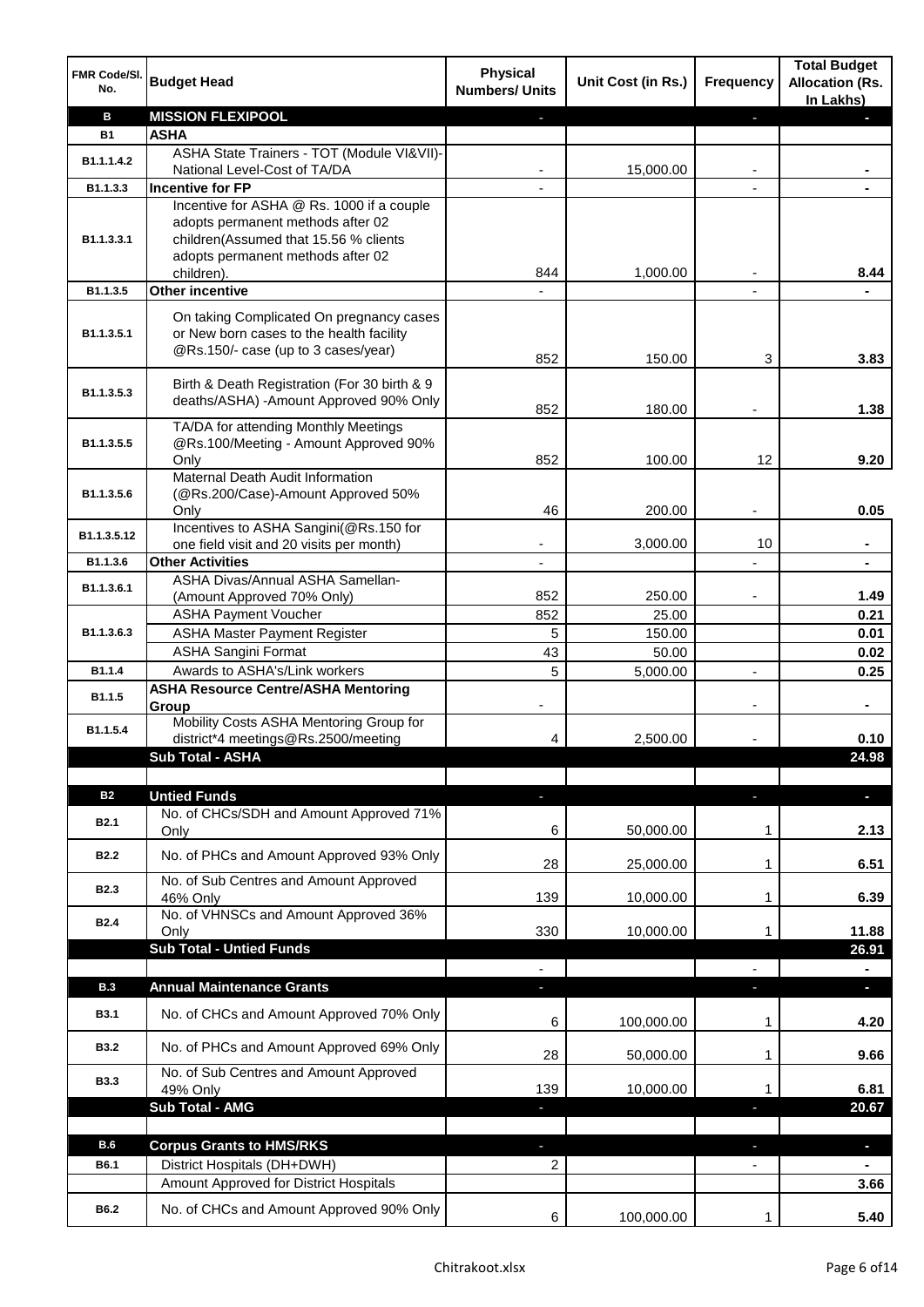| <b>FMR Code/SI.</b><br>No. | <b>Budget Head</b>                                                                                   | <b>Physical</b><br><b>Numbers/ Units</b> | Unit Cost (in Rs.) | <b>Frequency</b>  | <b>Total Budget</b><br><b>Allocation (Rs.</b><br>In Lakhs) |
|----------------------------|------------------------------------------------------------------------------------------------------|------------------------------------------|--------------------|-------------------|------------------------------------------------------------|
| B6.3                       | No. of PHCs and Amount Approved 90% Only                                                             | 28                                       | 50,000.00          | 1                 | 12.60                                                      |
|                            | <b>Sub Total - HMS/RKS</b>                                                                           | ٠                                        |                    | J,                | 21.66                                                      |
|                            |                                                                                                      |                                          |                    |                   |                                                            |
| <b>B9</b>                  | <b>Mainstreaming of AYUSH</b>                                                                        | o,                                       |                    | T                 | a.                                                         |
| B.9.1                      | <b>Medical Officers (Only AYUSH)</b>                                                                 |                                          |                    |                   |                                                            |
| B.9.1.1                    | <b>Contractual Medical Officers</b>                                                                  | 11                                       | 24,000.00          | 6                 | 15.84                                                      |
| <b>B.9.2</b>               | <b>AYUSH Pharmacists</b>                                                                             | 11                                       | 9,000.00           | 6                 | 5.94                                                       |
|                            | <b>Sub Total (AYUSH)</b>                                                                             | ٠                                        |                    | J,                | 21.78                                                      |
|                            |                                                                                                      |                                          |                    |                   |                                                            |
| <b>B10</b>                 | <b>IEC-BCC Activities</b>                                                                            |                                          |                    | ı.                | н                                                          |
| <b>B.10.2</b>              | <b>Implementation of BCC/IEC Activities at</b><br>district level                                     |                                          |                    |                   | 3.00                                                       |
| B.10.5.2                   | Printing of WIFS Cards, Referral Slips, etc                                                          |                                          |                    | $\blacksquare$    |                                                            |
|                            | WIFS Cards for School Children(No. of Cards)                                                         | 31,385                                   | 4.00               |                   | 1.26                                                       |
|                            | Sub Total (IEC/BCC)                                                                                  |                                          |                    | ı                 | 4.26                                                       |
|                            |                                                                                                      |                                          |                    |                   |                                                            |
| <b>B15</b>                 | <b>Planning, Implementation and Monitoring</b>                                                       |                                          |                    |                   |                                                            |
| B15.2                      | <b>Quality Assurance</b>                                                                             |                                          |                    |                   |                                                            |
| B15.2.2                    | <b>Quality Assurance Committees</b>                                                                  | $\overline{\phantom{a}}$                 |                    |                   | $\blacksquare$                                             |
|                            | <b>Division Level</b>                                                                                | $\blacksquare$                           |                    |                   | ۰                                                          |
|                            | One time establishment @ Rs. 1.00 Lakh/<br>Division (Amount Approved 50% Only)                       |                                          |                    |                   |                                                            |
|                            | Operational Expenses @Rs. 5000/month/                                                                | 1                                        | 100,000.00         | 1                 | 0.50                                                       |
|                            | division (Amount Approved 50% Only)<br><b>District Level</b>                                         | 1                                        | 5,000.00           | 12                | 0.30<br>$\blacksquare$                                     |
|                            | One time establishment @ Rs. 1.00 Lakh/<br>District (Amount Approved 50% Only)                       | 1                                        | 100,000.00         | 1                 | 0.50                                                       |
|                            | Operational Expenses @Rs. 5000/ Month/<br>District (Amount Approved 50% Only)                        | 1                                        | 5,000.00           | 12                | 0.30                                                       |
| B15.2.4                    | <b>Review meetings</b>                                                                               |                                          |                    | ٠                 | ٠                                                          |
| B15.2.4.2                  | <b>Division Level</b>                                                                                |                                          |                    |                   |                                                            |
|                            | Review meetings @ Rs 10000/- per meeting<br>for 4 meeting per division (Amount Approved<br>50% Only) | 1                                        | 10,000.00          | 4                 | 0.20                                                       |
|                            | <b>District Level</b><br>Review meetings @ Rs 10000/- per meeting                                    |                                          |                    |                   |                                                            |
|                            | for 4 meeting per District (Amount Approved                                                          |                                          |                    |                   |                                                            |
|                            | 50% Only)                                                                                            | 1                                        | 10,000.00          | 4                 | 0.20                                                       |
| B15.2.5                    | <b>Other Block Level Activities</b>                                                                  |                                          |                    |                   |                                                            |
| B15.2.5.1                  | Block QA visioning meeting (Orienting<br><b>Block Officials on Facility Solutions Levels-</b>        |                                          |                    |                   |                                                            |
|                            | Amount Approved 50% Only)                                                                            | 1                                        | 35,000.00          | 1                 | 0.18                                                       |
| B15.2.5.2                  | Quality Management System (QMS) training<br>workshop -(Amount Approved 50% Only)                     | 1                                        | 100,000.00         | 1                 | 0.50                                                       |
|                            | <b>Sub Total - Quality Assurance</b>                                                                 |                                          |                    |                   | 2.68                                                       |
|                            |                                                                                                      |                                          |                    |                   |                                                            |
| B15.3                      | <b>Monitoring and Evaluation</b>                                                                     |                                          |                    |                   |                                                            |
| B15.3.1.6.3                | Honoraria of Data Entry Operators for MCTS                                                           | 5                                        | 11,000.00          | 6                 | 3.30                                                       |
| B15.3.2                    | <b>Computerization HMIS and E-governance</b>                                                         |                                          |                    |                   |                                                            |
|                            | HMIS Operational Cost (excluding HR & Trainings)-                                                    |                                          |                    |                   |                                                            |
|                            | Expenses for Internet @1500/month/<br>computer for 951 Nos                                           | 6                                        | 1,500.00           | 12                | 1.08                                                       |
|                            | Expenses for Internet Rs.750/pm/block<br>computer(new) for 820 Nos.                                  | 5                                        | 750.00             | $12 \overline{ }$ | 0.45                                                       |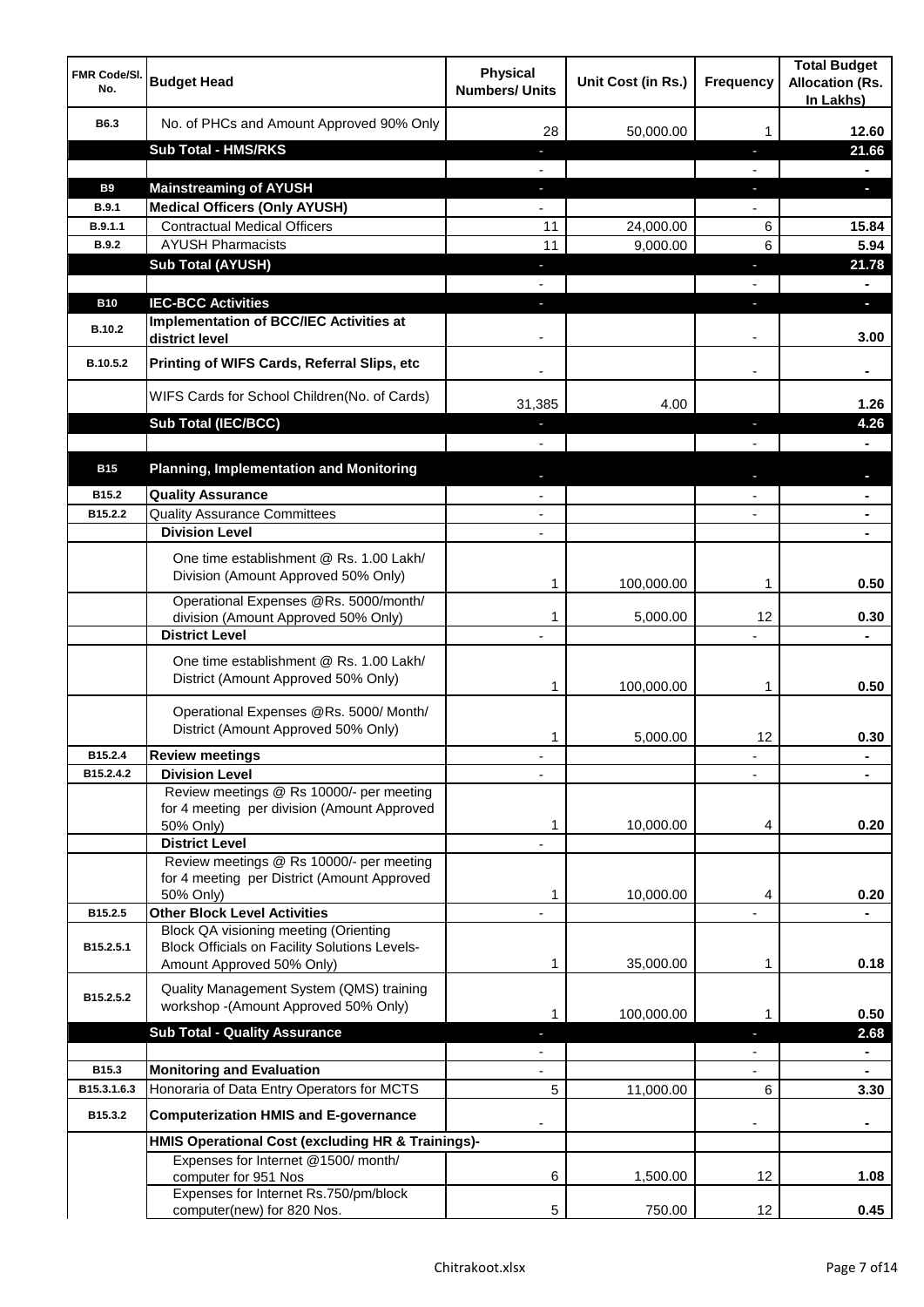| <b>FMR Code/SI.</b><br>No.   | <b>Budget Head</b>                                                                                 | <b>Physical</b><br><b>Numbers/ Units</b> | Unit Cost (in Rs.) | <b>Frequency</b>         | <b>Total Budget</b><br><b>Allocation (Rs.</b><br>In Lakhs) |
|------------------------------|----------------------------------------------------------------------------------------------------|------------------------------------------|--------------------|--------------------------|------------------------------------------------------------|
| B <sub>15</sub> , 3, 2, 1, a | Expenses for Internet Data Card<br>@Rs.750/pm/Computer (new) for 75 Nos.                           | 1                                        | 750.00             | 12                       | 0.09                                                       |
|                              | Expenses for Internet Data Card<br>@Rs.750/pm/Computer (new) for 18 Nos.                           | 1                                        | 750.00             | 12                       | 0.09                                                       |
| B15.3.2.1.d                  | Other Office and admin expenses                                                                    |                                          |                    |                          |                                                            |
|                              | Maintenance of Computers/AMC/etc -HMIS                                                             |                                          |                    |                          |                                                            |
| B15.3.2.1.d.2                | (Block -PHC/CHC,CH, CMF (M/F) Old<br>@Rs. 4000/unit for 951 no.                                    | 6                                        | 4,000.00           | 1                        | 0.24                                                       |
|                              | Purchase of computer consumables/Admin                                                             |                                          |                    |                          |                                                            |
| B15.3.2.1.d.3                | Expenses @ Rs.1000.00 for 951 no.-Six<br>Months                                                    | 6                                        | 1,000.00           | 6                        | 0.36                                                       |
| B15.3.2.2.a                  | MCTS Operational Cost (excluding HR &                                                              |                                          |                    |                          |                                                            |
|                              | Trainings)                                                                                         |                                          |                    |                          |                                                            |
| B15.3.2.2.b                  | Procurement of<br>computers/Printers/Cartridges, etc. -<br>@50,000.00/Computer Systems for 820 No. | 5                                        | 50,000.00          | 1                        | 2.50                                                       |
| B15.3.2.2.d                  | Other Office and admin expenses                                                                    |                                          |                    |                          |                                                            |
|                              | @12,000.00 per year -820 No.(New)                                                                  | 5                                        | 12,000.00          | 1                        | 0.60                                                       |
| B15.3.3                      | Other M & E Activities<br>Review Meetings for MCTS @ Rs                                            |                                          |                    |                          |                                                            |
| B15.3.3.5                    | 4,000/meeting for 12 meetings                                                                      | 1                                        | 4,000.00           | 12                       | 0.48                                                       |
|                              | Sub Total - Monitoring and Evaluation                                                              |                                          |                    |                          | 9.19                                                       |
|                              |                                                                                                    |                                          |                    |                          |                                                            |
| <b>B.16</b>                  | <b>PROCUREMENT</b>                                                                                 |                                          |                    | J,                       | a.                                                         |
| B <sub>16.1.1</sub>          | <b>Procurement of Equipments: MH</b>                                                               |                                          |                    |                          |                                                            |
| B16.1.1.2                    | MVA / EVA Kits for Safe Abortion services                                                          |                                          | 2,500.00           | $\overline{\phantom{a}}$ | ۰                                                          |
| B16.1.6                      | <b>Equipments for ARSH/ School Health</b>                                                          | $\overline{\phantom{a}}$                 |                    | $\overline{\phantom{a}}$ | ٠                                                          |
| B16.1.6.1                    | Equipments for ARSH Clinics (New)<br><b>Sub Total (Procurement of Equipments)</b>                  |                                          | 15,000.00          | 1                        | $\blacksquare$<br>D.                                       |
|                              |                                                                                                    |                                          |                    |                          |                                                            |
| B.16.2.1                     | Drugs & supplies for MH                                                                            | $\blacksquare$                           |                    | $\blacksquare$           | ٠                                                          |
| B.16.2.1.2                   | Drugs for Safe Abortion (No. of MMA<br>estimated in year 2013-14)                                  | 33                                       | 200.00             |                          | 0.07                                                       |
| B.16.2.4                     | <b>Supplies for IMEP</b>                                                                           |                                          |                    |                          | ۰                                                          |
| B.16.2.4.1                   | Bio-Medical Waste Management-District<br>level                                                     |                                          |                    |                          | 5.95                                                       |
| B.16.2.4.2                   | Bio-Medical Waste Management-CHC level                                                             |                                          |                    | $\overline{\phantom{a}}$ | 9.44                                                       |
| B.16.2.4.3                   | Cleaning/Washing, House keeping and<br>Laundry Management - District Level                         |                                          |                    | $\blacksquare$           | 9.79                                                       |
| B.16.2.4.4                   | Cleaning/Washing, House keeping and                                                                |                                          |                    |                          |                                                            |
|                              | Laundry Management - CHC/PHC Level                                                                 |                                          |                    |                          | 9.79                                                       |
|                              | <b>ASHA Drug Kits</b>                                                                              |                                          |                    |                          |                                                            |
| B.16.2.5.2                   | Drug Kit replenishment for ASHAs @ Rs.<br>300/ASHA                                                 | 725                                      | 300.00             |                          | 2.18                                                       |
| B.16.2.6                     | Drugs & supplies for WIFS                                                                          |                                          |                    | $\overline{\phantom{a}}$ |                                                            |
|                              | For Govt. & Govt. aided Schools (Classes VI                                                        |                                          |                    |                          |                                                            |
|                              | to XII)                                                                                            |                                          |                    |                          |                                                            |
|                              | <b>Total Beneficiaries</b>                                                                         | 56,352                                   |                    |                          |                                                            |
| B.16.2.6.1                   | IFA Tables Required at District (Beneficiary*<br>52 Tabs)                                          | 2,930,288                                | 0.12               | $\blacksquare$           | 3.52                                                       |
| B.16.2.6.2                   | Albendazole Tablets Required at District<br>(Beneficiary *2 Tabs)                                  | 112,703                                  | 1.00               |                          | 1.13                                                       |
| B.16.2.7                     | Drugs & Supplies under SHP                                                                         |                                          |                    |                          | ۰                                                          |
|                              | <b>For Aganwadi Centres</b>                                                                        |                                          |                    |                          | $\blacksquare$                                             |
|                              | Expected No. of Children at AWCs                                                                   | 23,975                                   |                    |                          | $\blacksquare$                                             |
|                              | No. of IFA Bottles (One bottle of 100                                                              |                                          |                    |                          |                                                            |
|                              | ml./child)                                                                                         | 23,975                                   | 10.00              |                          | 2.40                                                       |
|                              | Albendazole Tablets (2 tablets per Child)<br>For Primary Schools(For Govt. & Govt.                 | 47,950                                   | 1.00               |                          | 0.48                                                       |
|                              | aided Schools Classes I to V)                                                                      |                                          |                    |                          |                                                            |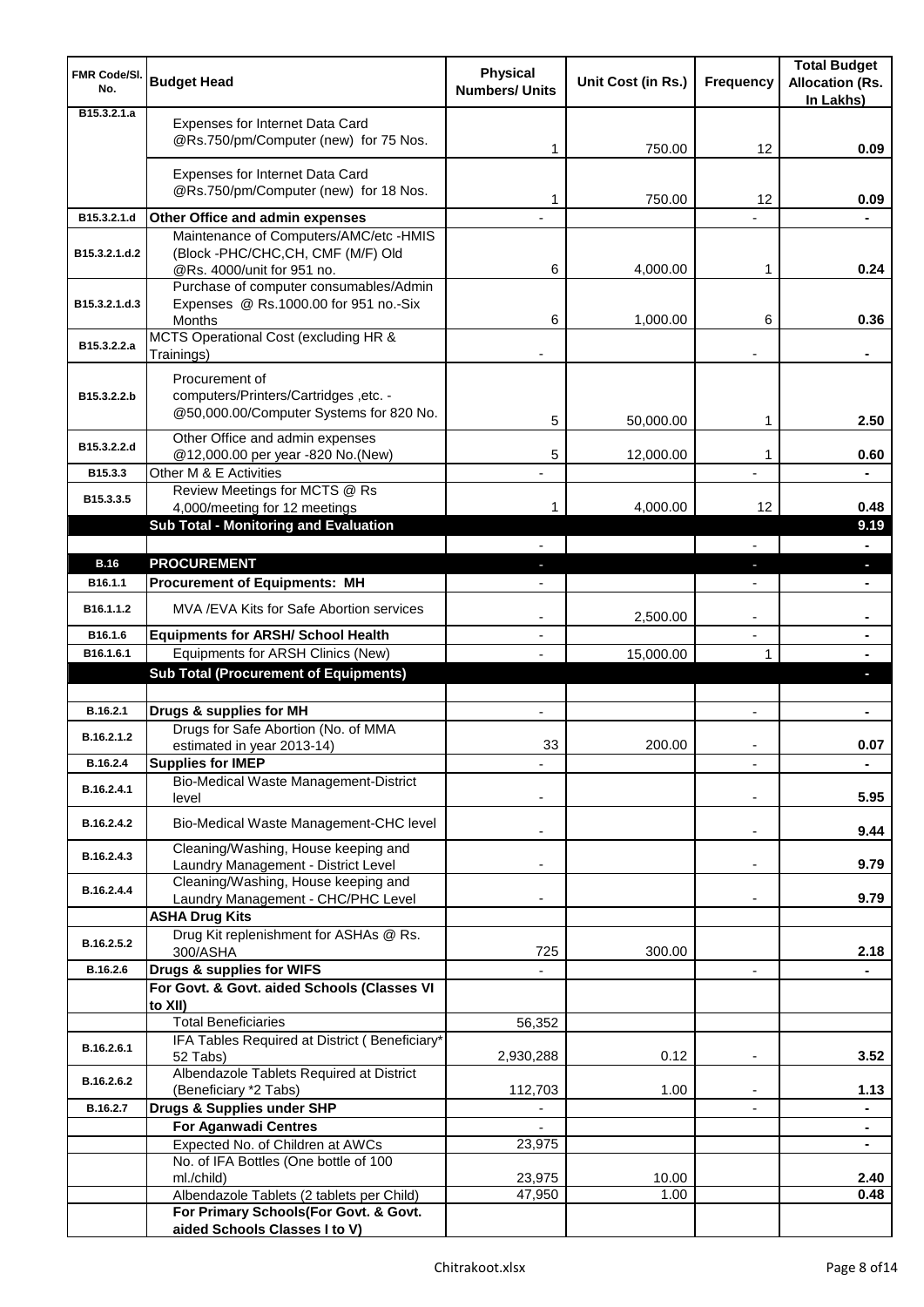| FMR Code/SI.<br>No. | <b>Budget Head</b>                                                                                                | <b>Physical</b><br><b>Numbers/ Units</b> | Unit Cost (in Rs.) | <b>Frequency</b>         | <b>Total Budget</b><br><b>Allocation (Rs.</b><br>In Lakhs) |
|---------------------|-------------------------------------------------------------------------------------------------------------------|------------------------------------------|--------------------|--------------------------|------------------------------------------------------------|
|                     | Expected No. of Children in Schools                                                                               | 102,152                                  |                    |                          |                                                            |
|                     | No. of Tablets Required at District (52 Tabs./<br>Beneficiary)                                                    | 5,311,902                                | 0.12               |                          | 6.37                                                       |
|                     | No. of Tablets Required at District (2 Tabs./<br>Beneficiary)                                                     | 204,304                                  | 1.00               |                          | 2.04                                                       |
|                     | <b>Medicines for Teams</b>                                                                                        |                                          |                    |                          |                                                            |
|                     | No. of Blocks                                                                                                     | 5                                        |                    |                          |                                                            |
|                     | First Time Medicines For Teams (2 Teams<br>in Each Block)                                                         | 10                                       | 18,000.00          |                          | 1.80                                                       |
|                     | Sub Total (Procurement of Drugs & Supplies)                                                                       |                                          |                    |                          | 54.94                                                      |
| <b>B.17</b>         | <b>Drugs Warehouses/Logistics Management</b>                                                                      |                                          |                    |                          |                                                            |
|                     | Honoraria of Staff at Regional Drug                                                                               |                                          |                    |                          |                                                            |
|                     | Warehouse                                                                                                         |                                          |                    |                          |                                                            |
|                     | Accountant                                                                                                        | 1                                        | 10,000.00          | 6                        | 0.60                                                       |
|                     | Computer Operator Cum Store Keeper                                                                                | $\mathbf{1}$                             | 10,000.00          | 6                        | 0.60                                                       |
|                     | Fork-Lift Operator cum Mechanic                                                                                   | $\mathbf{1}$                             | 6,500.00           | 6                        | 0.39                                                       |
| <b>B.17.1</b>       | Fourth class / Loader                                                                                             | $\mathbf{1}$                             | 6,500.00           | 6                        | 0.39                                                       |
|                     | Generator Operator cum Electrician                                                                                | $\mathbf{1}$                             | 5,000.00           | 6                        | 0.30                                                       |
|                     | Sweeper                                                                                                           | $\mathbf{1}$                             | 3,500.00           | 6                        | 0.21                                                       |
|                     | <b>Armed Guards</b>                                                                                               | $\mathbf{1}$                             | 6,335.00           | 6                        | 0.38                                                       |
|                     | <b>General Guards</b>                                                                                             | $\overline{c}$                           | 5,157.00           | 6                        | 0.62                                                       |
|                     | Gardener                                                                                                          | $\mathbf{1}$                             | 3,000.00           | 6                        | 0.18                                                       |
|                     | <b>Honoraria of Staff at District Drug</b>                                                                        |                                          |                    |                          |                                                            |
|                     | Warehouse                                                                                                         |                                          |                    |                          |                                                            |
|                     | Computer Operator Cum Store Keeper                                                                                | $\mathbf{1}$                             | 10,000.00          | 6                        | 0.60                                                       |
| <b>B.17.3</b>       | Generator Operator Cum Mechanic/Electricia                                                                        | $\mathbf{1}$                             | 5,000.00           | 6                        | 0.30                                                       |
|                     | Loader                                                                                                            | $\mathbf{1}$                             | 5,000.00           | 6                        | 0.30                                                       |
|                     | Choukidar                                                                                                         | $\mathbf{1}$                             | 5,000.00           | 6                        | 0.30                                                       |
|                     | Part-time Sweeper                                                                                                 | $\mathbf{1}$                             | 2,500.00           | 6                        | 0.15                                                       |
| <b>B.17.4</b>       | <b>Others</b>                                                                                                     |                                          |                    | L,                       |                                                            |
| B.17.4.1            | Operational Cost for Regional Drug ware House                                                                     |                                          |                    | ۰                        |                                                            |
|                     | <b>Electricity Charges</b>                                                                                        |                                          |                    |                          | 1.10                                                       |
|                     | Telephone Charges                                                                                                 |                                          |                    |                          | 0.10                                                       |
|                     | POL & Maintenance of DG Sets                                                                                      |                                          |                    |                          | 0.30                                                       |
|                     | Stationary                                                                                                        |                                          |                    |                          | 0.15                                                       |
|                     | Contingency                                                                                                       |                                          |                    |                          | 1.49                                                       |
|                     | <b>Sub Total-Drug Ware Houses</b>                                                                                 |                                          |                    |                          | 8.46                                                       |
|                     | <b>GRAND TOTAL- MISSION FLEXIPOOL</b>                                                                             | P.                                       |                    |                          | 195.53                                                     |
|                     |                                                                                                                   |                                          |                    |                          | $\blacksquare$                                             |
| $\mathbf c$         | <b>IMMUNISATION</b>                                                                                               |                                          |                    |                          | н                                                          |
| C.1                 | RI strengthening project (Review meeting,<br>Mobility support, Outreach services etc)                             |                                          |                    |                          |                                                            |
| C.1.a               | Mobility Support for supervision for district<br>level officers @Rs 250000/- Year                                 | 1                                        | 250,000.00         |                          | 2.50                                                       |
| C.1.b               | Mobility support for supervision at State level                                                                   |                                          |                    | $\overline{\phantom{a}}$ | ٠                                                          |
| C.1.c               | Printing and dissemination of Immunization<br>cards, tally sheets, monitoring forms etc.@<br>Rs 10 /- Beneficiary | 28,156                                   | 10.00              |                          | 2.82                                                       |
| C.1.d               | Support for Quarterly State level review                                                                          |                                          |                    |                          |                                                            |
|                     | meetings of district officer<br>Quarterly review meetings exclusive for RI at                                     |                                          |                    |                          |                                                            |
| C.1.e               | district level with Block Mos, CDPO, and<br>other stake holders (@ Rs 100/- per                                   |                                          |                    |                          |                                                            |
|                     | participant(5 participant / block)                                                                                | 100                                      | 100.00             |                          | 0.10                                                       |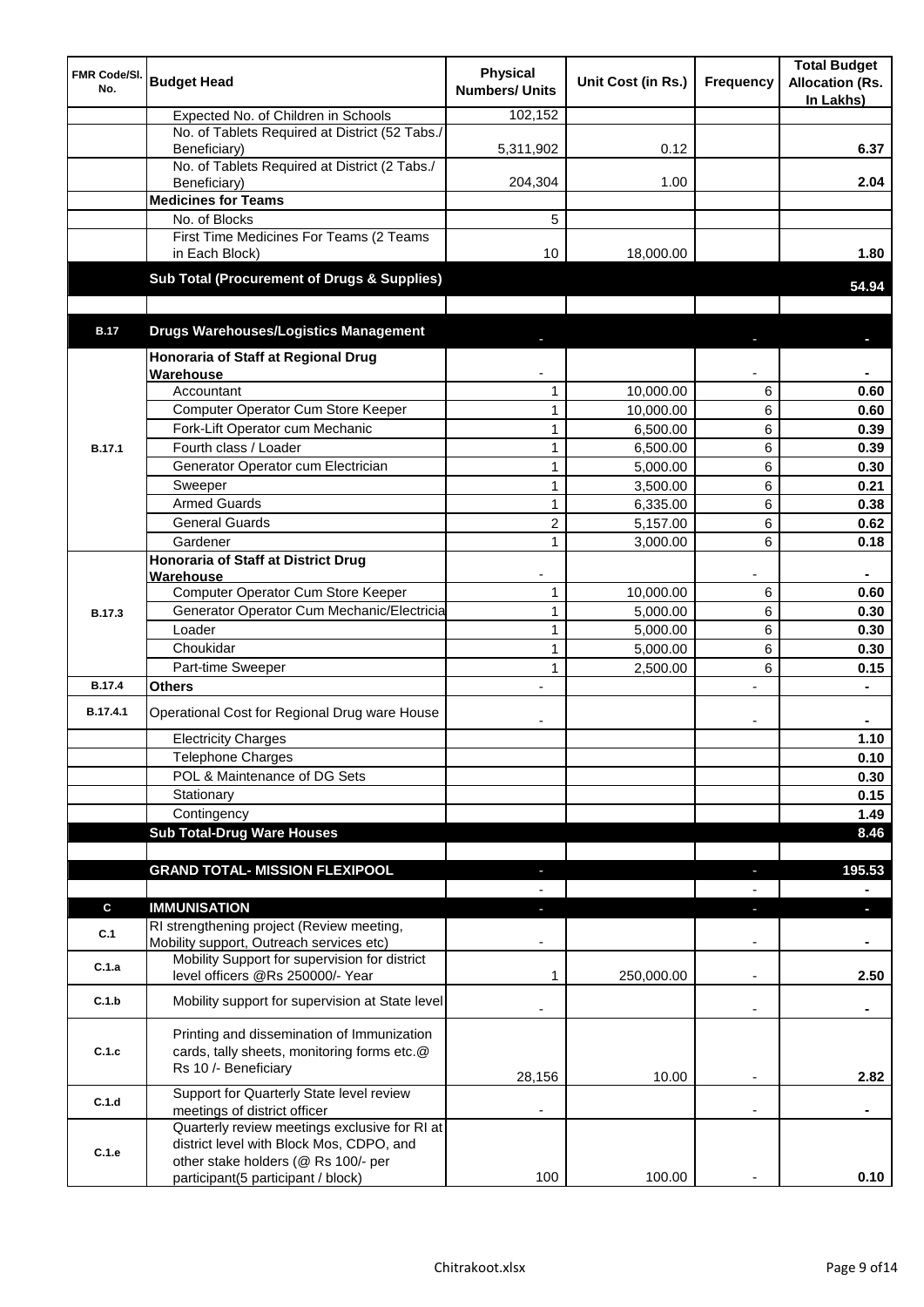| <b>FMR Code/SI.</b><br>No. | <b>Budget Head</b>                                                                                                                                                                                                                                                            | <b>Physical</b><br><b>Numbers/ Units</b> | Unit Cost (in Rs.) | Frequency                | <b>Total Budget</b><br><b>Allocation (Rs.</b><br>In Lakhs) |
|----------------------------|-------------------------------------------------------------------------------------------------------------------------------------------------------------------------------------------------------------------------------------------------------------------------------|------------------------------------------|--------------------|--------------------------|------------------------------------------------------------|
| C.1.f                      | Quarterly review meetings exclusive for RI at<br>block level @Rs 50/- per person as<br>honorarium/Asha(For travel) & Rs 25 per<br>person at the disposal of MOIC for meeting<br>expenses (Refreshment, stationery and                                                         |                                          |                    |                          |                                                            |
|                            | mis.)                                                                                                                                                                                                                                                                         | 3,408                                    | 75.00              |                          | 2.56                                                       |
| C.1.g                      | Focus on slum & underserved areas in<br>urban areas/alternative vaccinator for slums<br>(Hiring of ANM @ 450/-per session for four<br>sessions/month/slum of 10000 population<br>and Rs.300/ month as contingency per slum<br>i.e.Rs.2100/-month/slum of 10000<br>population) | 48                                       | 2,100.00           |                          | 1.01                                                       |
| C.1.h                      | Mobilization of children through ASHA or<br>other mobilizers(@Rs 150/-per session)                                                                                                                                                                                            | 11,587                                   | 150.00             |                          | 17.38                                                      |
| C.1.i                      | Alternative vaccine delivery in hard to reach<br>areas(@Rs 150/-per session)                                                                                                                                                                                                  | 1,412                                    | 150.00             | $\overline{\phantom{a}}$ | 2.12                                                       |
| C.1.j                      | Alternative Vaccine Delivery in other<br>areas(@Rs. 75/- per session)                                                                                                                                                                                                         | 10,175                                   | 75.00              | $\overline{\phantom{a}}$ | 7.63                                                       |
| C.1.k                      | To develop micro plan at sub-centre level(@<br>Rs 100/- per sub centre)                                                                                                                                                                                                       | 142                                      | 100.00             |                          | 0.14                                                       |
| C.1.1                      | For consolidation of micro plans at block<br>level (@ Rs 1000/-per block per PHC and                                                                                                                                                                                          |                                          |                    |                          |                                                            |
| C.1.m                      | Rs 2000/- per district)<br>POL for vaccine delivery from State to                                                                                                                                                                                                             | 7                                        | 1,000.00           | $\blacksquare$           | 0.07                                                       |
|                            | district and from district to PHC/CHCs(@ Rs<br>150000/- per district per year)                                                                                                                                                                                                | 1                                        | 150,000.00         | $\overline{\phantom{a}}$ | 1.50                                                       |
| C.1.n                      | Consumables for computer including<br>provision for internet access for RIMS (@ Rs<br>400/- per month per district)                                                                                                                                                           | 1                                        | 400.00             | 12                       | 0.05                                                       |
| C.1.o                      | Red/Black plastic bags etc. (@ Rs 3 per bag<br>and 2 bags per session)                                                                                                                                                                                                        | 11,587                                   | 3.00               | 2                        | 0.70                                                       |
| C.1.p                      | Hub Cutter/Bleach/Hypochlorite solution/<br>Twin buckets(@ Rs 1200/- per PHC/CHC<br>per year)                                                                                                                                                                                 | 5                                        | 1,200.00           | $\overline{\phantom{a}}$ | 0.06                                                       |
| C.1.q                      | Safety Pits(@ Rs 5250/- per pit)                                                                                                                                                                                                                                              | 5                                        | 5,250.00           | $\overline{\phantom{a}}$ | 0.26                                                       |
|                            | Other Specific requirement                                                                                                                                                                                                                                                    |                                          |                    | $\blacksquare$           |                                                            |
|                            | Fund for annual maintenance operation of<br>WIC/WIF at division level @ Rs.40000/unit<br>of WIC/WIF                                                                                                                                                                           |                                          | 40,000.00          |                          |                                                            |
| C.1.r                      | POL for generators and operational<br>expenses at divisional vaccine storage point<br>@ Rs 2.00 Lakhs/ year/division vaccine<br>store points                                                                                                                                  | 1                                        | 200,000.00         |                          | 2.00                                                       |
|                            | Electricity bill for WIC/WIF AT state and<br>divisional level @ Rs 1.50Lakhs/year                                                                                                                                                                                             |                                          |                    |                          |                                                            |
|                            | /division store points                                                                                                                                                                                                                                                        | 1                                        | 150,000.00         |                          | 1.50                                                       |
|                            | <b>AEFI Kits</b>                                                                                                                                                                                                                                                              | 43                                       | 200.00             |                          | 0.09                                                       |
| C.2                        | <b>Salary of Contractual Staffs</b>                                                                                                                                                                                                                                           |                                          |                    |                          |                                                            |
| C.2.2<br>C.3               | Computer Assistants at District level                                                                                                                                                                                                                                         | 1                                        | 10,000.00          | 6                        | 0.60                                                       |
|                            | <b>Training under Immunisation</b><br>District level Orientation training including                                                                                                                                                                                           |                                          |                    |                          |                                                            |
| C.3.1                      | Hep B, Measles, AEFI & JE(wherever<br>required) for 2 days ANM, Multi Purpose<br>Health Worker (Male), LHV, Health Assistant<br>(Male/Female), Nurse Midwives, BEEs &<br>other staff (as per RCH norms) @ Rs<br>46200/batch                                                   | 28                                       | 46,200.00          |                          | 12.94                                                      |
| C.3.2                      | Three day training including Hep B, Measles<br>& JE(wherever required) of Medical Officers<br>of RI using revised MO training module) @<br>Rs 65600/ batch                                                                                                                    | 10                                       | 65,600.00          |                          | 6.56                                                       |
| C.3.4                      | Two days cold chain handlers training for<br>block level cold chain handlers by State and<br>district cold chain officers @ Rs 26600/batch                                                                                                                                    |                                          | 26,600.00          |                          | 0.27                                                       |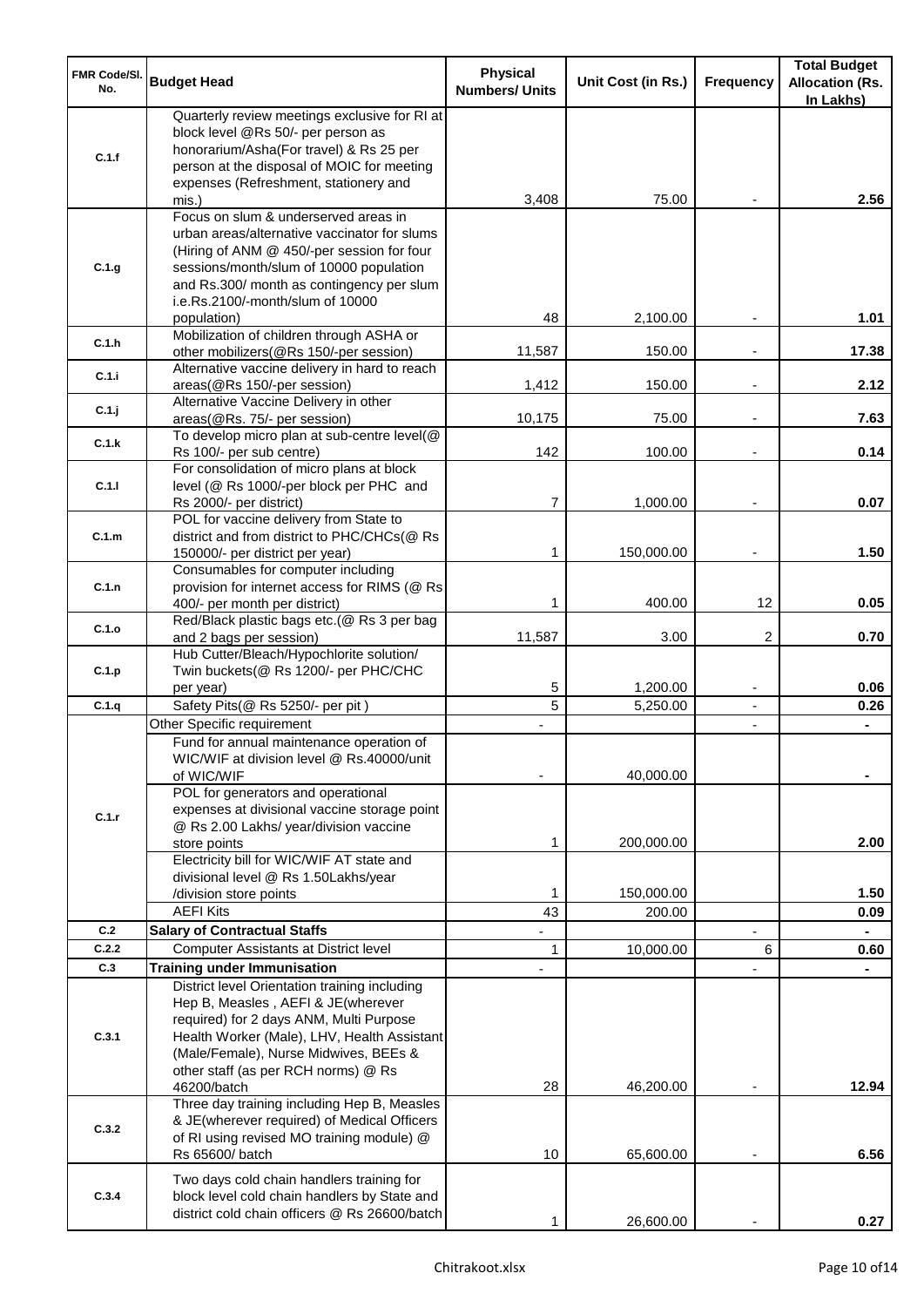| FMR Code/SI.<br>No. | <b>Budget Head</b>                                                                                                                   | <b>Physical</b><br><b>Numbers/ Units</b> | Unit Cost (in Rs.) | <b>Frequency</b> | <b>Total Budget</b><br><b>Allocation (Rs.</b><br>In Lakhs) |
|---------------------|--------------------------------------------------------------------------------------------------------------------------------------|------------------------------------------|--------------------|------------------|------------------------------------------------------------|
| C.3.5               | One day training of block level data handlers<br>by DIOs and District cold chain officer to<br>train about the reporting formats of  |                                          |                    |                  |                                                            |
|                     | immunization @ Rs 300/ person                                                                                                        | 7                                        | 300.00             |                  | 0.02                                                       |
| C.3.6               | Intensified immunization training of front line<br>workers @ Rs 86660/batch                                                          | 8                                        | 86,660.00          |                  | 6.93                                                       |
| C.4                 | <b>Cold Chain Maintenance</b>                                                                                                        |                                          |                    | ٠                |                                                            |
|                     | Cold chain maintenance at PHC/CHC Level                                                                                              |                                          |                    |                  |                                                            |
|                     | (@Rs. 750/PHC/CHC per year)                                                                                                          |                                          | 750.00             |                  |                                                            |
|                     | Cold chain maintenance at District Level<br>(@Rs. 15000/year)                                                                        | 1                                        | 15,000.00          |                  | 0.15                                                       |
| C.5                 | Asha Incentives- for full immunization @<br>RS.100 per child for full immunization in first<br>year and Rs.50 per child for ensuring |                                          |                    |                  |                                                            |
|                     | complete immunization up to 2nd year of                                                                                              | 16,873                                   | 150.00             |                  | 23.85                                                      |
|                     | age.(94.22% of the fund)<br><b>TOTOAL - ROUTINE IMMUNIZATION</b>                                                                     |                                          |                    |                  | 93.79                                                      |
|                     |                                                                                                                                      |                                          |                    |                  |                                                            |
| D                   | <b>National Disease Control Programmes</b>                                                                                           |                                          |                    |                  |                                                            |
|                     |                                                                                                                                      |                                          |                    |                  |                                                            |
| E                   | <b>Integrated Disease Surveillance Project</b><br>(IDSP)                                                                             |                                          |                    |                  |                                                            |
| E.1                 | Operational Costs (Rs. 25000/0 per Month)<br>including 10 Medical Colleges                                                           |                                          |                    |                  | 3.00                                                       |
| E.2                 | Remuneration for Contractual Human Resource                                                                                          |                                          |                    |                  |                                                            |
| E.2.1               | Epidemiologist (Rs. 27500-44000)                                                                                                     |                                          |                    |                  | 3.96                                                       |
| E.2.2               | Microbiologist (Rs. 27500-44000)                                                                                                     |                                          |                    |                  |                                                            |
| E.3.2               | Data Manager (Rs. 18000 per Mth)                                                                                                     |                                          |                    |                  | 2.16                                                       |
| E.3.3               | Data Entry Operator (Rs. 11000/mth)                                                                                                  |                                          |                    |                  | 0.99                                                       |
|                     | <b>Training</b><br>Medical Officers (3 days) @ Rs 50000 /                                                                            |                                          |                    |                  |                                                            |
| E.8                 | Batch, for one batch                                                                                                                 |                                          |                    |                  | $\blacksquare$                                             |
|                     | <b>Hospital Pharmacists/Nurses Training (1)</b><br>day) @ Rs.38000 / Batch for 1 batch                                               |                                          |                    |                  |                                                            |
|                     | One Day Training of Medical College Doctors                                                                                          |                                          |                    |                  |                                                            |
| E.8                 | Costs on account of Newly Formed Districts                                                                                           |                                          |                    |                  |                                                            |
|                     | <b>TOTAL-IDSP</b>                                                                                                                    |                                          |                    |                  | 10.11                                                      |
| F                   | <b>National Vector Borne Disease Control</b><br>Programme (NVBDCP)                                                                   |                                          |                    |                  |                                                            |
| F.1.1               | <b>Malaria</b>                                                                                                                       |                                          |                    |                  | ٠                                                          |
| F.1.1.b             | <b>ASHA Incentives</b>                                                                                                               |                                          |                    |                  | 1.25                                                       |
| F.1.1.d             | Monitoring, Evaluation & Supervision &<br>Epidemic preparedness including mobility                                                   |                                          |                    |                  | 1.50                                                       |
| F.1.1.e             | IEC/BCC                                                                                                                              |                                          |                    |                  | 0.42                                                       |
| F.1.1.g             | <b>Training/Capacity Building</b><br>Sub Total - Malaria                                                                             |                                          |                    |                  | 0.25                                                       |
| F.1.2               | Dengue & Chikungunya                                                                                                                 |                                          |                    |                  | 3.42                                                       |
|                     |                                                                                                                                      |                                          |                    |                  |                                                            |
| F.1.2.a(iⅈ)         | Strengthening Surveillance for Apex Referral<br>Lab & Sentinel Surveillance Hospital                                                 |                                          |                    |                  |                                                            |
| F.1.2.c             | Monitoring/Supervision and Rapid Response                                                                                            |                                          |                    |                  | 0.20                                                       |
| F.1.2.d             | <b>Epidemic Preparedness</b>                                                                                                         |                                          |                    |                  | 0.05                                                       |
| F.1.2.e<br>F.1.2.f  | Case Management<br>Vector Control And Environmental                                                                                  |                                          |                    |                  | 0.10                                                       |
| F.1.2.g             | Management<br>IEC/BCC for Social Mobilization                                                                                        |                                          |                    |                  | $\overline{\phantom{a}}$<br>0.10                           |
| F.1.2.i             | Training/Workshop                                                                                                                    |                                          |                    |                  | 0.10                                                       |
|                     | Sub Total - Dengue & Chikungunya                                                                                                     |                                          |                    |                  | 0.55                                                       |
| F.1.3               | <b>AES/JE</b>                                                                                                                        |                                          |                    |                  |                                                            |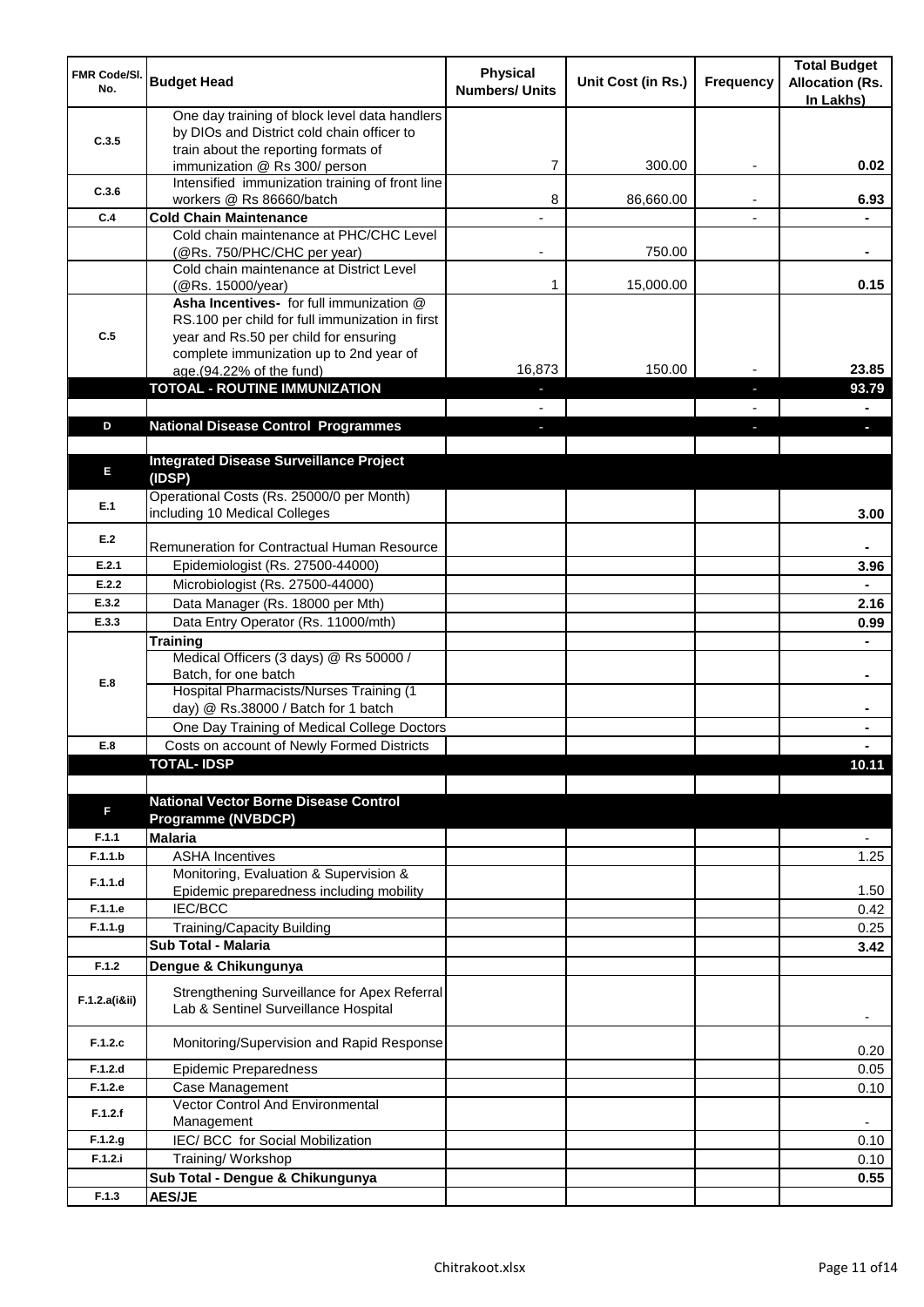| <b>FMR Code/SI.</b><br>No. | <b>Budget Head</b>                                                                                                                                                                                                                                                    | <b>Physical</b><br><b>Numbers/ Units</b> | Unit Cost (in Rs.) | <b>Frequency</b> | <b>Total Budget</b><br><b>Allocation (Rs.</b><br>In Lakhs) |
|----------------------------|-----------------------------------------------------------------------------------------------------------------------------------------------------------------------------------------------------------------------------------------------------------------------|------------------------------------------|--------------------|------------------|------------------------------------------------------------|
| F.1.3.a                    | Strengthening of Sentinel sites which will<br>include Diagnostics and Case Management,<br>supply of kits by Gol                                                                                                                                                       |                                          |                    |                  |                                                            |
| F.1.3.b                    | IEC / BCC Activities & printing material<br>pertaining to JE / AES                                                                                                                                                                                                    |                                          |                    |                  |                                                            |
| F.1.3.c                    | Capacity Building in case management of<br>Medical Officer and paramedical from                                                                                                                                                                                       |                                          |                    |                  |                                                            |
|                            | PHC/CHC at district level.                                                                                                                                                                                                                                            |                                          |                    |                  |                                                            |
| F.1.3.d                    | Monitoring and supervision<br>Procurement of Insecticides (Technical                                                                                                                                                                                                  |                                          |                    |                  |                                                            |
| F.1.3.e                    | Malathion)<br>Thermal Fog Machine (Small) @ 0.85                                                                                                                                                                                                                      |                                          |                    |                  |                                                            |
| F.1.3.f                    | lac/machine                                                                                                                                                                                                                                                           |                                          |                    |                  |                                                            |
| F.1.3.g                    | Operational cost for Malathion fogging (As<br>per Availability of 3 MT Technical Malathion<br>per district)                                                                                                                                                           |                                          |                    |                  |                                                            |
| $F.1.3.$ j                 | Paediatric ICU Establishment and HR &<br>operational cost for Paediatric ICU in<br><b>Endemic Districts</b>                                                                                                                                                           |                                          |                    |                  |                                                            |
| F.1.3.k                    | ASHA Insentivization for sensitizing<br>community                                                                                                                                                                                                                     |                                          |                    |                  |                                                            |
|                            | Sub Total - AES/JE                                                                                                                                                                                                                                                    |                                          |                    |                  |                                                            |
| F.1.4                      | <b>Lymphatic Filariasis</b>                                                                                                                                                                                                                                           |                                          |                    |                  |                                                            |
| F.1.4.a                    | State Task Force, STAC Meeting, printing<br>forms & register/ Mobility support, district<br>coordination meeting, sensitization of media<br>etc., Morbidity management, monitoring &<br>supervision and mobility support for Rapid<br>response including Line listing |                                          |                    |                  | 2.90                                                       |
| F.1.4.b                    | Micro Filaria Survey                                                                                                                                                                                                                                                  |                                          |                    |                  | 0.49                                                       |
| F.1.4.c                    | Post MDA Assessment by medical colleges<br>(Govt,& Private)/ ICMR institutions                                                                                                                                                                                        |                                          |                    |                  | 0.14                                                       |
| F.1.4.d                    | Training / Sensitization of district level<br>officers on ELF & Drug Distributors /<br>Peripheral health workers                                                                                                                                                      |                                          |                    |                  | 1.10                                                       |
| F.1.4.e                    | Specific IEC/ BCC at State, districts, PHC,<br>Sub Centre & village lable VHSC/GKs                                                                                                                                                                                    |                                          |                    |                  | 1.00                                                       |
| F.1.4.f                    | Honorarium for Drug Distributors including<br>ASHA & Supervisors involve in MDA                                                                                                                                                                                       |                                          |                    |                  | 2.10                                                       |
| F.1.4.h.ii                 | M.F.Survey in Non Endemic districts                                                                                                                                                                                                                                   |                                          |                    |                  |                                                            |
|                            | Sub Total - Lymphatic Filariasis                                                                                                                                                                                                                                      |                                          |                    |                  | 7.73                                                       |
| F.1.5                      | Kalazar                                                                                                                                                                                                                                                               |                                          |                    |                  |                                                            |
| F.1.5                      | Case Search/ Camp Approach                                                                                                                                                                                                                                            |                                          |                    |                  | $\overline{\phantom{a}}$                                   |
| F.1.5.a                    | Spray Pumps & Accessories                                                                                                                                                                                                                                             |                                          |                    |                  | $\blacksquare$                                             |
| F.1.5.b                    | Operational Cost for Spray including Spray<br>Wages & Pending liability of spray wages                                                                                                                                                                                |                                          |                    |                  |                                                            |
| F.1.5.c                    | Mobility / P.O.L./ Supervision                                                                                                                                                                                                                                        |                                          |                    |                  |                                                            |
| F.1.5.d                    | Monitoring & Evaluation<br>Training for Spraying /IEC/                                                                                                                                                                                                                |                                          |                    |                  |                                                            |
| F.1.5.e / F.1.5.f          | BCC/Advocacy/Incentive to ASHA/Loss of<br>Wages                                                                                                                                                                                                                       |                                          |                    |                  |                                                            |
|                            | Sub Total - Kalazar                                                                                                                                                                                                                                                   |                                          |                    |                  | $\blacksquare$                                             |
|                            | <b>Cash grant for Decentralized commodities</b><br>for Malaria + Filaria F.6                                                                                                                                                                                          |                                          |                    |                  |                                                            |
| F.6(a,b,c,k)               | Drugs (Chloroquine, Primaquine 2.5/7.5mg)<br>and ACT                                                                                                                                                                                                                  |                                          |                    |                  | 0.25                                                       |
| F.6.f                      | D.E.C.                                                                                                                                                                                                                                                                |                                          |                    |                  | 2.95                                                       |
| F.6.h                      | NS 1 antigen Kit<br>Dengue                                                                                                                                                                                                                                            |                                          |                    |                  | 0.05                                                       |
| F.6.i                      | Larvicidal (Temephos, Bti(AS)/Bti (wp)(for<br>polluted and non polluted water)                                                                                                                                                                                        |                                          |                    |                  | 0.40                                                       |
|                            | <b>Sub Total- Dec.Commodities</b>                                                                                                                                                                                                                                     |                                          |                    |                  | 3.65                                                       |
|                            | <b>TOTAL-NVBDCP</b>                                                                                                                                                                                                                                                   |                                          |                    |                  | 15.35                                                      |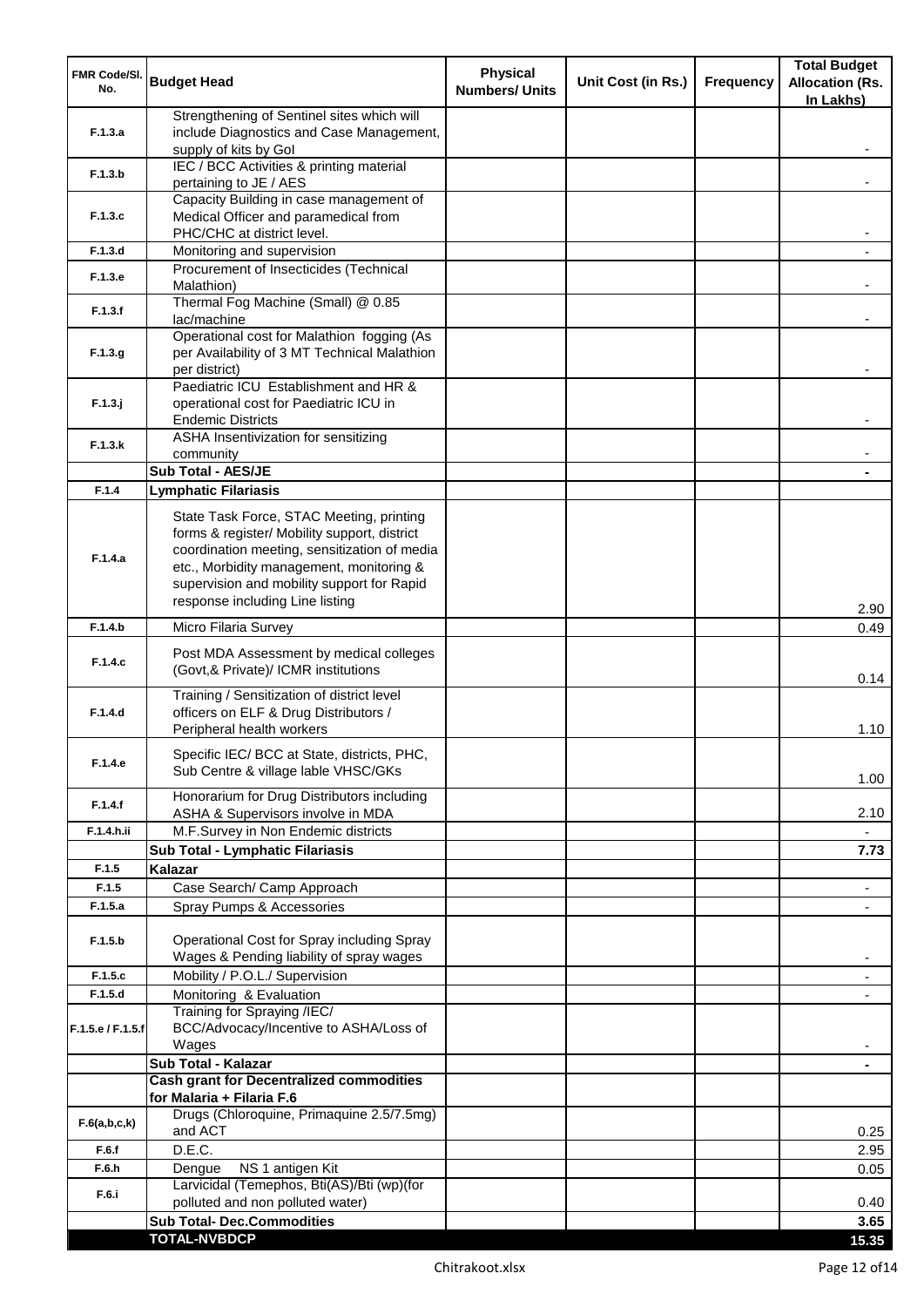| FMR Code/SI.<br>No. | <b>Budget Head</b>                                                                   | <b>Physical</b><br><b>Numbers/ Units</b> | Unit Cost (in Rs.) | <b>Frequency</b> | <b>Total Budget</b><br><b>Allocation (Rs.</b><br>In Lakhs) |
|---------------------|--------------------------------------------------------------------------------------|------------------------------------------|--------------------|------------------|------------------------------------------------------------|
|                     |                                                                                      |                                          |                    |                  |                                                            |
| G                   | <b>National Leprosy Eradication</b>                                                  |                                          |                    |                  |                                                            |
|                     | Programme(NLEP)                                                                      |                                          |                    |                  |                                                            |
| G.1                 | <b>Case Detection and Management</b><br>Specific Plan for high endemic blocks of low |                                          |                    |                  |                                                            |
| G.1.1               | endemic districts                                                                    |                                          |                    |                  |                                                            |
|                     | No. of High endemic blocks in Low endemic<br>Districts (ANCDR more than 10)          | 1                                        |                    |                  |                                                            |
|                     | House to House Visit by Search team                                                  |                                          |                    |                  | 1.00                                                       |
|                     | Confrmaton of suspect                                                                |                                          |                    |                  | 0.10                                                       |
|                     | Intensive IEC Activity                                                               |                                          |                    |                  | 0.15                                                       |
| G.1.2               | <b>Services in Urban services</b>                                                    |                                          |                    |                  |                                                            |
|                     | Urban Project 2 Mega cities, 2 medium City                                           |                                          |                    |                  |                                                            |
|                     | 2, 8 Medium City 1, 40 Townships                                                     |                                          |                    |                  |                                                            |
| G.1.3               | <b>ASHA involvement</b>                                                              |                                          |                    |                  |                                                            |
|                     | <b>ASHA Sensitization</b>                                                            |                                          |                    |                  | 0.085                                                      |
|                     | <b>ASHA Incentive for Services</b>                                                   |                                          |                    |                  | 0.120                                                      |
| G.1.4               | <b>Materials &amp; Supplies</b>                                                      |                                          |                    |                  |                                                            |
|                     | Supportive Drugs & Dressing materials                                                |                                          |                    |                  | 0.40                                                       |
|                     | Laboratory reagents and equipments                                                   |                                          |                    |                  |                                                            |
|                     | scalpels etc.                                                                        |                                          |                    |                  | 0.08                                                       |
|                     | Printing works                                                                       |                                          |                    |                  | 0.12                                                       |
| G.1.5               | <b>NGO Services</b>                                                                  |                                          |                    |                  | $\blacksquare$                                             |
| G.2                 | <b>DPMR</b>                                                                          |                                          |                    |                  | $\blacksquare$                                             |
|                     | MCR Protective Footwear (12500 pairs)                                                |                                          |                    |                  | 0.40                                                       |
|                     | Aids Appliances, Self Care Kit items etc.                                            |                                          |                    |                  | 0.12                                                       |
|                     | Welfare allowance for RCS patients @ Rs                                              |                                          |                    |                  |                                                            |
|                     | 8000                                                                                 |                                          |                    |                  |                                                            |
|                     | Reimbursement to institutions for RCS                                                |                                          |                    |                  |                                                            |
|                     | Screening cum Self Care Camp                                                         |                                          |                    |                  |                                                            |
| G.3                 | <b>IEC</b>                                                                           |                                          |                    |                  |                                                            |
|                     | Mass Media (TV, Radio, Press etc.)                                                   |                                          |                    |                  | 0.39                                                       |
|                     | Outdoor Media (Posters, Banners, Kiosk,                                              |                                          |                    |                  |                                                            |
|                     | Hoardings, Display boards, Miking etc.)<br>Rural Media (Folk shows etc.)             |                                          |                    |                  | 0.23<br>0.20                                               |
|                     | Advocacy meeting                                                                     |                                          |                    |                  | 0.05                                                       |
| G.4                 | <b>Human Resource</b>                                                                |                                          |                    |                  |                                                            |
|                     | District Leprosy Consultant in high endemic                                          |                                          |                    |                  |                                                            |
|                     | districts                                                                            |                                          |                    |                  | $\blacksquare$                                             |
|                     | Physiotherapist in high endemic districts                                            |                                          |                    |                  | $\blacksquare$                                             |
|                     | PMW @ Rs 16000 per month                                                             |                                          |                    |                  | $\blacksquare$                                             |
| G.5                 | Programme management                                                                 |                                          |                    |                  | $\blacksquare$                                             |
|                     | For Contractual Staff                                                                |                                          |                    |                  |                                                            |
|                     | Rent, Telephone, Electricity, P&T charges,                                           |                                          |                    |                  |                                                            |
|                     | Miscellaneous                                                                        |                                          |                    |                  | 0.35                                                       |
|                     | DLO Office Consumables eg.Stationery<br>Items, Pendrive, CD etc.                     |                                          |                    |                  | 0.30                                                       |
|                     | Mobility Support- Vehicle hiring, POL and                                            |                                          |                    |                  |                                                            |
|                     | Maintenance for District Nucleus Team                                                |                                          |                    |                  |                                                            |
|                     | (one tenth)                                                                          |                                          |                    |                  | 0.15                                                       |
| G.6                 | <b>Others</b>                                                                        |                                          |                    |                  |                                                            |
|                     |                                                                                      |                                          |                    |                  |                                                            |
|                     | Travel expense for regular staff for specific                                        |                                          |                    |                  |                                                            |
|                     | programme/ training needs / awards etc.                                              |                                          |                    |                  | 0.065                                                      |
|                     | <b>TOTAL - NLEP</b>                                                                  |                                          |                    |                  | 4.31                                                       |
|                     |                                                                                      |                                          |                    |                  |                                                            |
| п                   | <b>Revised National Tuberculosis Control</b>                                         |                                          |                    |                  |                                                            |
|                     | <b>Programme (RNTCP)</b>                                                             |                                          |                    |                  |                                                            |
| 1.1                 | <b>Civil Works</b>                                                                   |                                          |                    |                  | 1.57                                                       |
| 1.2                 | <b>Laboratory Materials</b>                                                          |                                          |                    |                  | 3.07                                                       |
| 1.3                 | Honorarium                                                                           |                                          |                    |                  | 1.53                                                       |
| 1.4                 | IEC/Publicity                                                                        |                                          |                    |                  | 1.30                                                       |